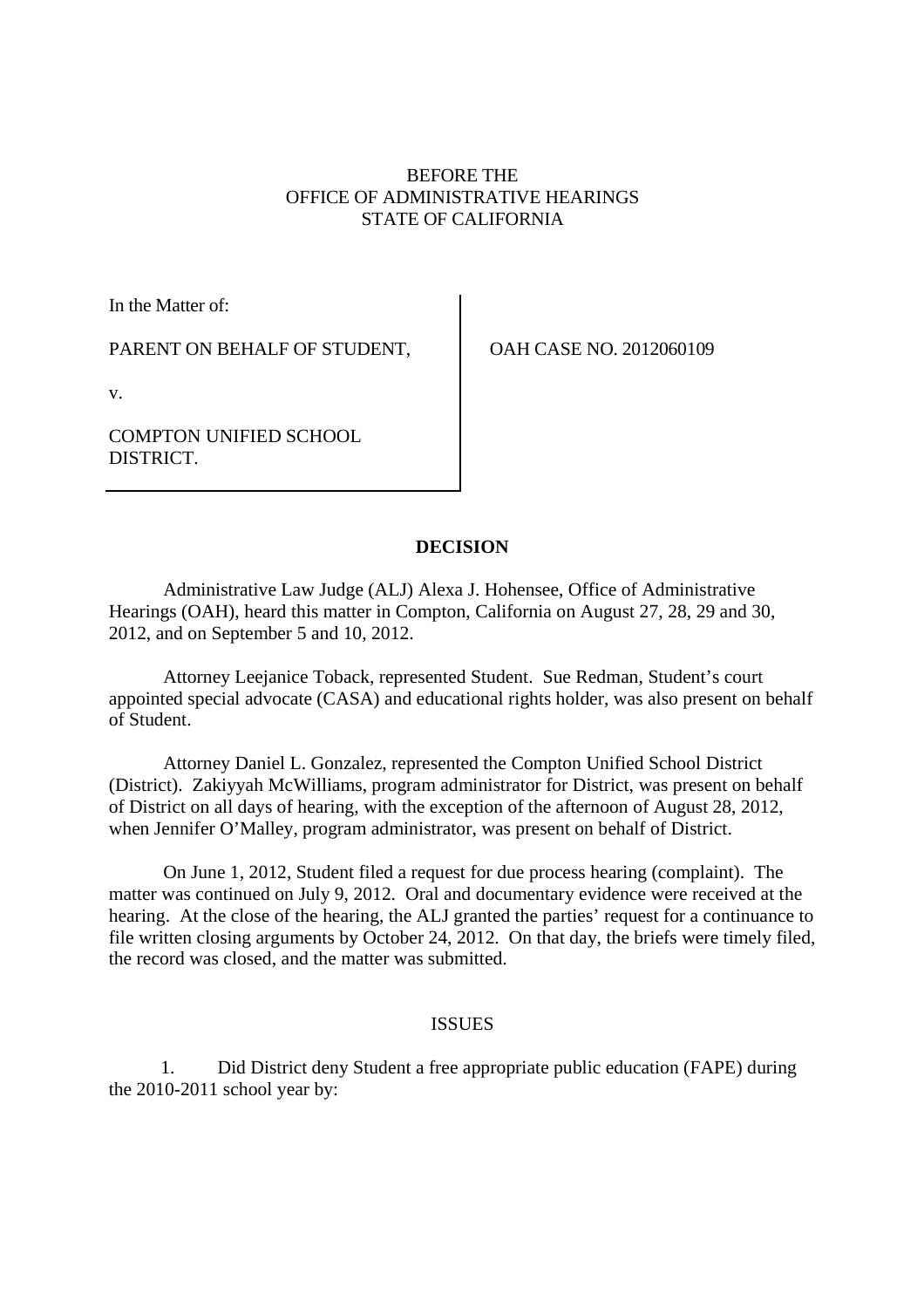a) Not properly assessing her in all areas of suspected disability prior to the September 22, 2010 individualized education program (IEP) team meeting; and

b) Not finding her eligible for special education at the September 22, 2010 IEP team meeting?

2. Did District deny Student a FAPE during the 2011-2012 school year by:

a) Not properly assessing her in all areas of suspected disability prior to the September 29, 2011 IEP team meeting; and

b) Not finding her eligible for special education at the September 29, 2011 IEP team meeting?<sup>1</sup>

## FACTUAL FINDINGS

#### *Jurisdiction and Background*

1. Student is a 15-year-old young woman who has lived with her foster parents within the boundaries of District at all relevant times.

2. Student is a foster child and dependent of the Los Angeles County Juvenile Dependency Court (Dependency Court). Student was removed from the care of her biological mother (Mother) and placed in several different foster homes before being placed in her current foster home within District boundaries in January  $2010$ <sup>2</sup> Student was provided a stable home environment, and Student felt happy and safe there.

3. Sue Redman was appointed Student's CASA by the Dependency Court in December 2010. Student's Mother held Student's educational rights until approximately August 2011, when those rights were transferred to Ms. Redman by the Dependency Court.

 $2\degree$  The Dependency Court appointed the head of household at the foster home, and then her adult daughter, as Student's foster parents. This change did not require Student to relocate, and references to "Foster Parent" are to the then-current foster parent.

<sup>1</sup> The Prehearing Conference Order in this matter set forth two issues without subparts. However, for purposes of organizing this Decision, the issues have been reformulated with subparts without changing their substance. In Student's closing brief, for the first time, Student alleges procedural violations that are not included within the complaint, and those issues are not addressed in this Decision. (See Ed. Code, § 56502, subd. (i) ["the party requesting the due process hearing shall not be allowed to raise issues at the due process hearing that were not raised in the [complaint], unless the other party agrees otherwise"].)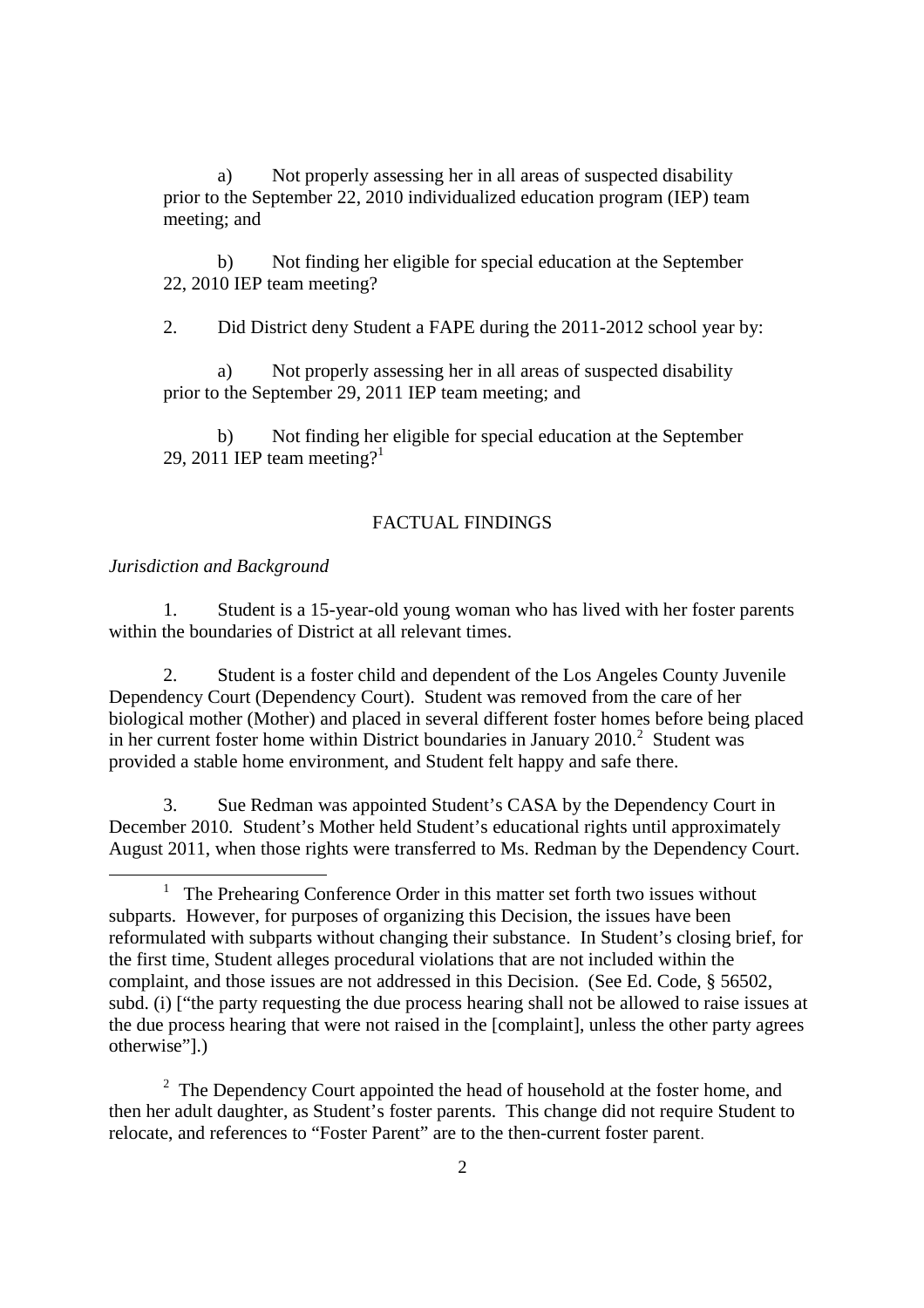Ms. Redman is the current holder of Student's educational rights, as well as Student's CASA.

# *2008-2009 School Year*

4. In June 2009, as Student finished sixth grade in another school district, the Dependency Court ordered a psychological evaluation of Student in response to concerns that Student had a learning problem. Dr. Rita Collins-Faulkner, a clinical psychologist, performed the evaluation by administering the Wechsler Intelligence Scale for Children-IV (WISC-IV), the Wechsler Individual Achievement Test-II (WIAT-II), and various tests of visual perceptual and social/emotional functioning. Dr. Collins-Faulkner did not testify at hearing.

5. According to this report, Student had a full scale IQ standard score of 66, below average processing speed, and was significantly below grade level in reading (grade equivalent of 3.5) and mathematics (grade equivalent of 3.3). Dr. Collins-Faulkner diagnosed Student with a depressive disorder and a learning disorder, with a provisional diagnosis of mild mental retardation. The report did not reference Student having a lisp or articulation difficulties.

## *2009-2010 School Year*

6. Student transferred to District in January of 2010, during the 2009-2010 school year. Student attended seventh grade general education classes and a math intervention class at Enterprise Middle School (Enterprise). At the end of the first semester, she received grades of "D-" in Intervention Math, "C" in English 7, "D" in Pre-Algebra, "D" in Life Science and "F" in World History.

7. Around April 2010, Mother, who then held Student's educational rights, requested that District assess Student for special education eligibility.

8. District school psychologist Rafael Cardenas, who testified at the hearing, performed the initial psychoeducational assessment of Student over four days in May and June 2010. Mr. Cardenas has a bachelor's degree in sociology, a master's of science degree in counseling, and holds a pupil personnel services credential in school psychology. He has been a school psychologist for 12 years, and performs 50-60 psychoeducational assessments per year. Mr. Cardenas's training, credentials and education made him well qualified to administer assessments and make recommendations regarding special education eligibility.

9. Mr. Cardenas reviewed Dr. Collins-Faulkner's report, Student's developmental history (which was unremarkable), cumulative school records, and work samples. He observed Student during her remedial math class, where Student worked quietly, and appeared on task and attentive, although he did not look at her written work to see if it was completed correctly.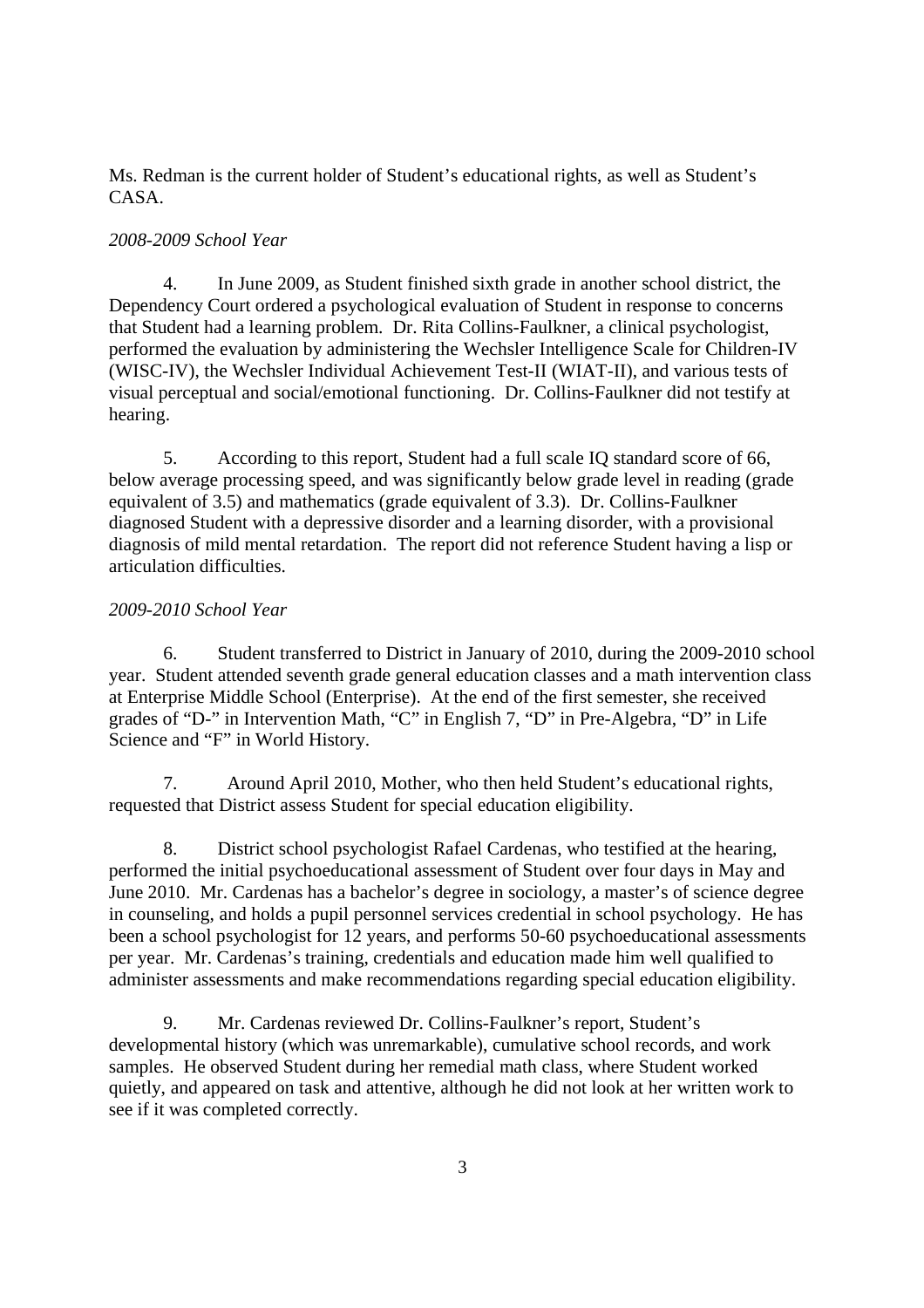10. To assess Student's intellectual ability, Mr. Cardenas administered the Naglieri Nonverbal Ability Test – Individual Administration (NNAT-IA) and the Differential Ability Scales – Second Edition  $(DAS-2)^3$ , on which Student obtained a standard score of 77 for nonverbal cognitive ability, which was in the borderline range, and a standard score of 81 for verbal ability, in the low average range.

11. The NNAT-IA provided a measure of Student's general ability using nonverbal content, and the DAS-2 measured acquired verbal knowledge, verbal conceptualization and Student's general knowledge base. Mr. Cardenas estimated Student's cognitive functioning skills to be in the "low average" to "borderline" range, and opined that the scores on the prior cognitive testing by Dr. Collins-Faulkner had been lower because the WISC-IV she administered underestimates the cognitive abilities of non-Caucasians. Mr. Cardenas's testimony regarding Student's cognitive abilities was credible based on his credentials and experience, and was corroborated by similar scores of cognitive ability obtained by Dr. Abbe Barron in 2012, which are discussed below.

12. Enterprise's resource specialist, Efuru Asadullah, who testified at hearing, administered Student the Woodcock-Johnson Tests of Achievement, Third Edition (WJ-III), the results of which were incorporated into Mr. Cardenas's report. Ms. Asadullah has a bachelor's degree in African American Studies, and has one class remaining to obtain her master's degree in Special Education. She holds a California education specialist credential, has taught for over five years in special education, and has been trained in administration of the WJ-III and administered it 40 to 50 times. Ms. Asadullah's training, credentials and education made her well qualified to administer the WJ-III and interpret its results.

13. Ms. Asadullah's administration of the WJ-III yielded the following standard scores/grade equivalents on the reported subtests of the WJ-III, some of which are designated "cluster," or overall, skill measures: Letter-Word Identification-83/4.5, Reading Fluency-80/4.4, Passage Comprehension- 77/3.2, Calculation-68/3.8, Math Fluency-75/3.9, Applied Problems-72/3.0, Spelling-81/4.1, Writing Fluency-96/7.0, Writing Samples-96/6.7, Broad Reading (Cluster)-79/4.1, Broad Math(Cluster)-65/3.4, Broad Written Language (Cluster)- 88/5.6. Student's math and reading skills were generally at the third and fourth grade level. Student could do simple single-digit addition and subtraction, but was unable to add, subtract, multiply or do fractions, and was unable to multiply or divide multi-digit numbers, multiply positive and negative integers, or solve a two-step equation. Student also did not comprehend the term "half." Ms. Asadullah did not consider it atypical within District for a seventh grader to perform at a third grade level in mathematics and reading comprehension.

<sup>3</sup> Student's complaint alleged that District administered prohibited intelligence tests to Student, who is of African-American descent. However, that claim was not raised or addressed in the closing brief and appears to have been dropped in light of Student's presentation of Dr. Barron's testimony on Student's full scale IQ. (See *Larry P. v. Riles* (N.D. Cal. 1979) 495 F.Supp.926, 989, affd. in pt., revd. in pt., *Larry P. v. Riles* (9th Cir. 1986) 793 F.2d 969.)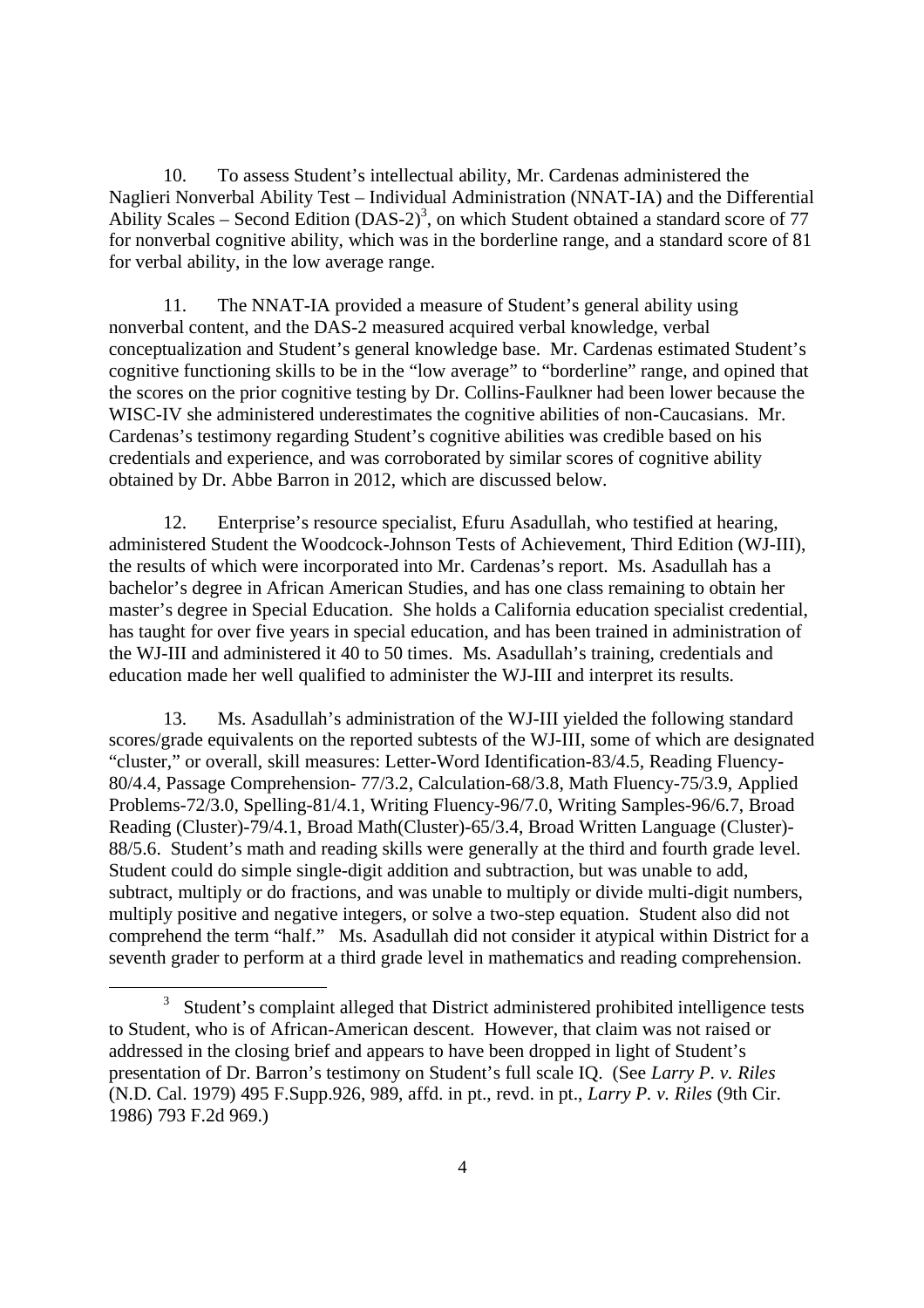14. Mr. Cardenas admitted at hearing that Student's WJ-III math scores indicated that Student lacked the capacity to function at a seventh grade level in math, but he did not mention that in his report. Instead, he incorporated Student's scores from the Spring 2010 administration of the California Standards Tests (CST), on which Student inexplicably received an "advanced" score in (sixth grade) Math, as well as a "proficient" score in (sixth grade) English Language Arts, without noting the discrepancy between these scores and the WJ-III results.

15. Mr. Cardenas measured Student's psychological processing skills by administering the Test of Auditory Processing Skills - Third Edition (TAPS-3), the Test of Visual Perceptual Skills – Third Edition (TVPS-3) and the Beery-Buktenica Developmental Test of Visual-Motor Integration (Beery VMI). Student obtained standard scores on these tests of 75, 74, and 75, respectively, all of which were in the "low" range.

16. Mr. Cardenas learned from Student's English teacher, Ms. Horejsi, that Student struggled greatly with inference and written directions, had very low comprehension, wrote in simple sentences, made little effort to "repair" her understanding, would speed through reading at the cost of comprehension, could perform when pushed, had a poor attitude, rarely brought materials to class, did not complete homework, refused tutoring opportunities, would not become engaged unless pushed, viewed school as a place to connect with her friends rather than as a place to learn, argued back, "zone[d] out," had a habit of yelling to friends across the room, was a "ringleader," disrupted peers and worked best when separated from others. Steve Reichlin, Student's math intervention teacher, reported that Student's work was "on par or slightly above" her peers in reading word problems, but that Student was defiant, confrontational and "chooses not to engage" in the classroom.

17. Mr. Cardenas evaluated Student's social/emotional skills by interviewing Mother, and by having Foster Parent and Mr. Reichlin complete the Burks' Behavior Rating Scales – Second Edition (BBRS-2). The BBRS-2 rates behavior problems or patterns of problem behavior. Mr. Cardenas was aware that Student was receiving individual counseling, but did not speak with the therapist, or inquire into the reason for counseling. Mother reported that Student demonstrated adequate social-adaptive behavior at home and with her friends. Foster Parent did not rate any areas in the BBRS-2 as of concern. Mr. Reichlin rated the following areas of "elevated" concern for Student: ability deficits, academic difficulties, social isolation, social withdrawal, attention and impulse control problems, attention deficits, impulsivity, disruptive behavior, poor anger control, distrustfulness, aggressive tendencies, rebelliousness, and poor social conformity. Scores in the elevated range of the BBRS-2 identify problems that may be severe enough to require formal treatment. The BBRS-2 scoring program flagged Mr. Reichlin's responses as excessively negative and to be viewed with caution, but as Foster Parent had reported no problems and Student did not have a discipline record, Mr. Cardenas chose not to follow-up with Mr. Reichlin or to conduct further testing on Student's attention or classroom behavior.

18. Mr. Reichlin, a seven year math and math intervention teacher, who testified at hearing, exhibited good recall of Student and her behaviors, and testified credibly and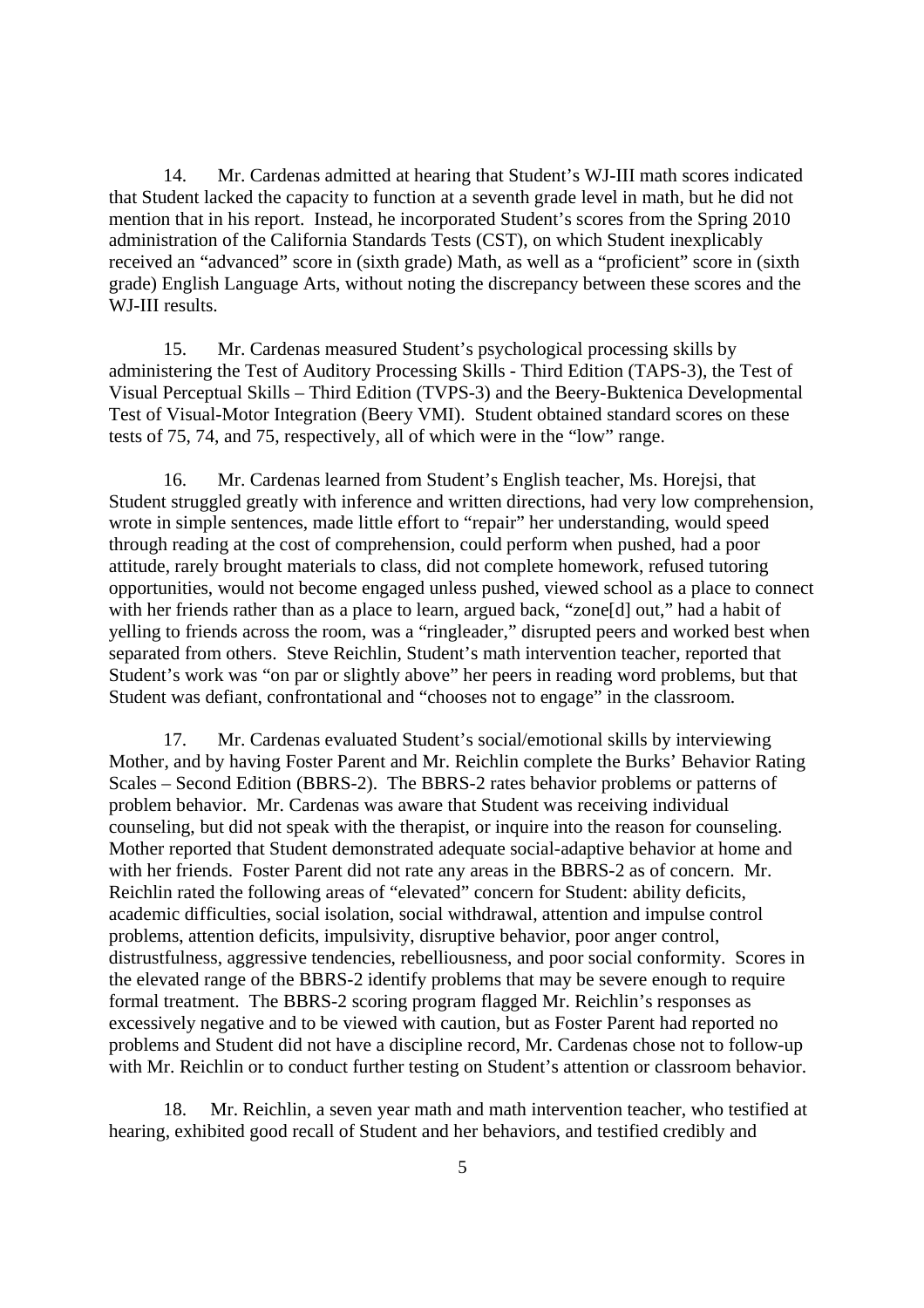persuasively regarding Student's statements and actions in support of his responses to the BBRS-2. In addition, he did not have difficulty understanding Student's speech, did not notice that Student had any problems communicating with her peers, and testified that Student's frequent talking with friends in class had interfered with her classwork.

19. Mr. Cardenas observed Student had a mild lisp, but was able to adequately express her ideas through answers and conversation, and concluded that Student's expressive and receptive skills were adequate for interpersonal conversational needs, and to understand instructions and questions. No referral was made for further speech or language evaluation.

20. Mr. Cardenas concluded that Student's academic performance was varied, due to "average" scores in written expression, "low average" scores in reading, and "very low" scores in mathematics skills. He reported that Student's academic achievement scores were consistent with her "low average" to "borderline" cognitive ability and "low" psychological processing scores. Mr. Cardenas concluded that no significant discrepancy existed between Student's estimated cognitive ability and her academic achievement for purposes of special education eligibility in the category of specific learning disability (SLD). No other possible eligibility category was referenced in Mr. Cardenas's report.

21. Mr. Cardenas's report advised the IEP team to consider Student's placement in several foster homes and schools as limiting Student's opportunities to develop and consistently practice the skills for academic success "juxtaposed with a lack of motivation and effort."

22. Although Mr. Cardenas testified credibly concerning the tests completed, and candidly admitted that Student's 2010 CST "advanced" score in Math did not accurately reflect Student's mathematical achievement, his opinion that his assessment was complete in light of the information known to District at that time was not persuasive. Mr. Cardenas did not convincingly explain his failure to inquire as to the reason Student was undergoing counseling, his failure to point out or address in his report the discrepancy between Student's "advanced" CST result and her "borderline" mathematics scores on the WJ-III, or his reliance upon a non-classroom report by a new foster parent to justify lack of follow up on year-long classroom behaviors reported by Ms. Horejsi and Mr. Reichlin. Mr. Cardenas also did not convincingly explain his failure to follow up with Mr. Reichlin to determine if Mr. Reichlin's BBRS-2 responses were accurate or exaggerated, his failure to consider whether Student had attention deficit hyperactivity disorder (ADHD), or his failure to consider multiple possible categories of special education eligibility. Mr. Cardenas's opinion, at hearing and reflected in his report, that Student experienced "frequent disruptions in school placements thereby creating limited opportunities to develop and consistently practice" academic skills, was not supported by the school records in evidence or his own inquiry, and constituted unsupported speculation. Mr. Cardenas's testimony that his assessment was complete was also undermined by his admission at hearing that the behavior reported by Student's teachers, such as inability to attend, failing school work despite ability, not following through, reluctance to engage, difficulty organizing tasks, losing materials, failing to bring materials to class, and being easily distracted, could all be signs of ADHD, although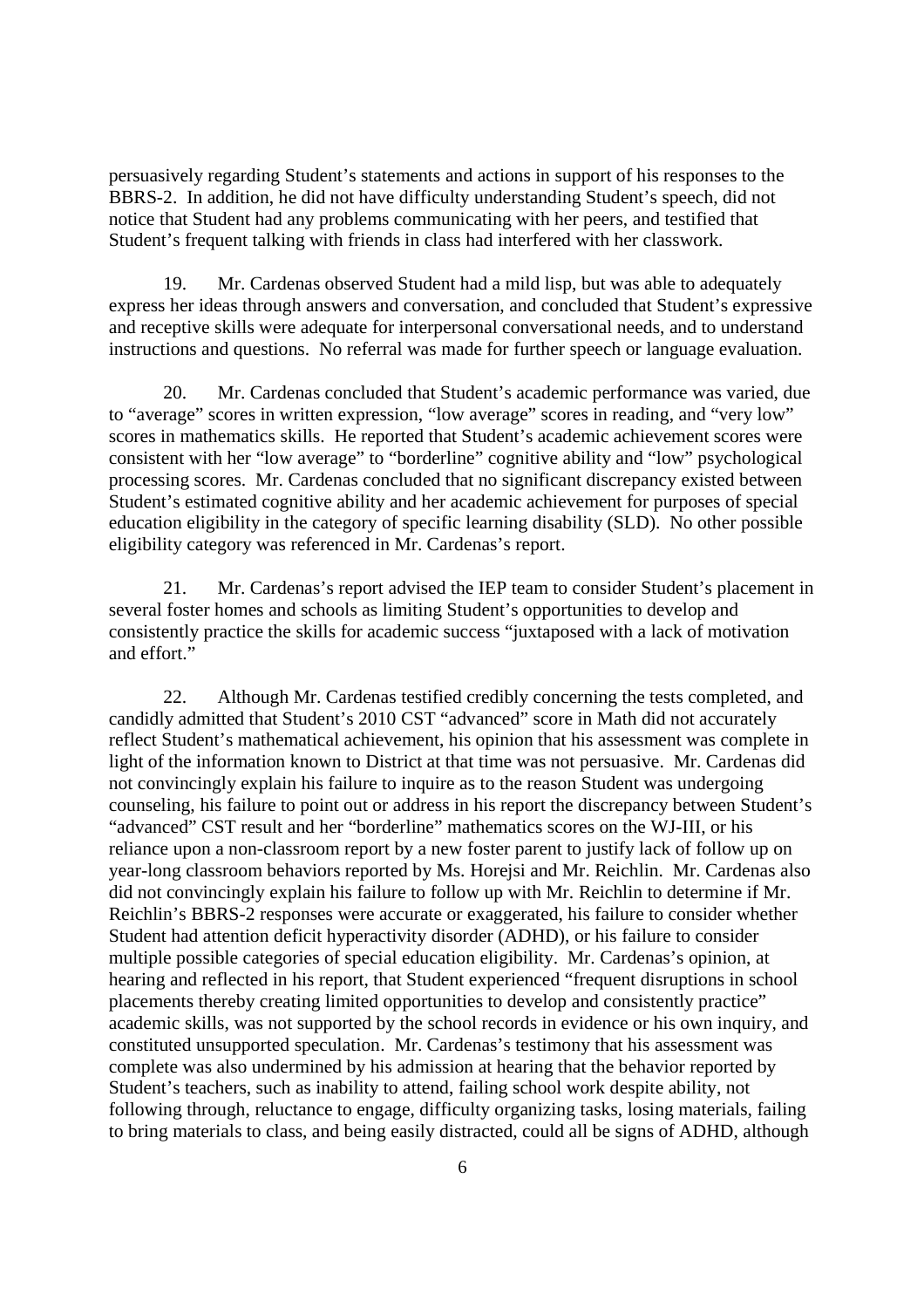no assessment for ADHD was done, and the teacher reports and BBRS-2 responses identifying Student as exhibiting such behavior and attention problems were totally disregarded.

23. Student finished the 2009-2010 school year with grades of "D" in Intervention Math, "F" in English 7, "D" in Pre-Algebra, "F" in Life Science and "F" in World History. District promoted Student to eighth grade.

## *2010-2011 School Year*

24. During the 2010-2011 school year, Student attended general education eighth grade classes at Enterprise. Her academic classes included Algebra 1, Science, English 8, Literature and U.S. Heritage.

25. On September 22, 2010, District held an IEP team meeting to review the results of Mr. Cardenas's psychoeducational evaluation. The meeting was attended by Student, biological Mother, Student's social worker, school psychologist Brad Keller, special education teacher Ms. Asadullah, two general education teachers, and an administrative designee.

26. Mr. Keller, who had reviewed the psychoeducational report with Mr. Cardenas, presented Mr. Cardenas's report. Ms. Asadullah presented the results of the WJ-III. One of Student's teachers, Mr. Gutierrez, reported to the team that "Student is slow to begin assignments and is often distracted easily," and Student told the team that she would "try harder to focus in class" and do her homework. Despite the report that Student performed in math and reading comprehension at the third and fourth grade level, the team found that Student did not need an alternate curriculum for her eighth grade classes, and recommended that student's social worker see if she could "get student an outside tutor to come to the home to help" Student.

27. The September 22, 2010 IEP team found Student ineligible for special education as a student with a specific learning disability, the only eligibility category addressed by Mr. Cardenas's report. Mother signed the IEP, indicating that she agreed with the team's determination that her child was not eligible for special education.

28. In January 2011, as Student's newly appointed CASA, Ms. Redman spoke with Enterprise's school counselor, Ms. Nash, about Student's poor academic performance. Ms. Nash advised Ms. Redman to have Student take advantage of tutoring offered to all students by the teachers on certain days of the week, during lunch and after school.

29. Student's grades at the end of the first semester of 2010-2011 included "F" in Algebra I, "C-" in Physical Science, "F" in English 8, "D" in Literature, and "F" in U.S. Heritage. Student was again failing three of her five academic classes.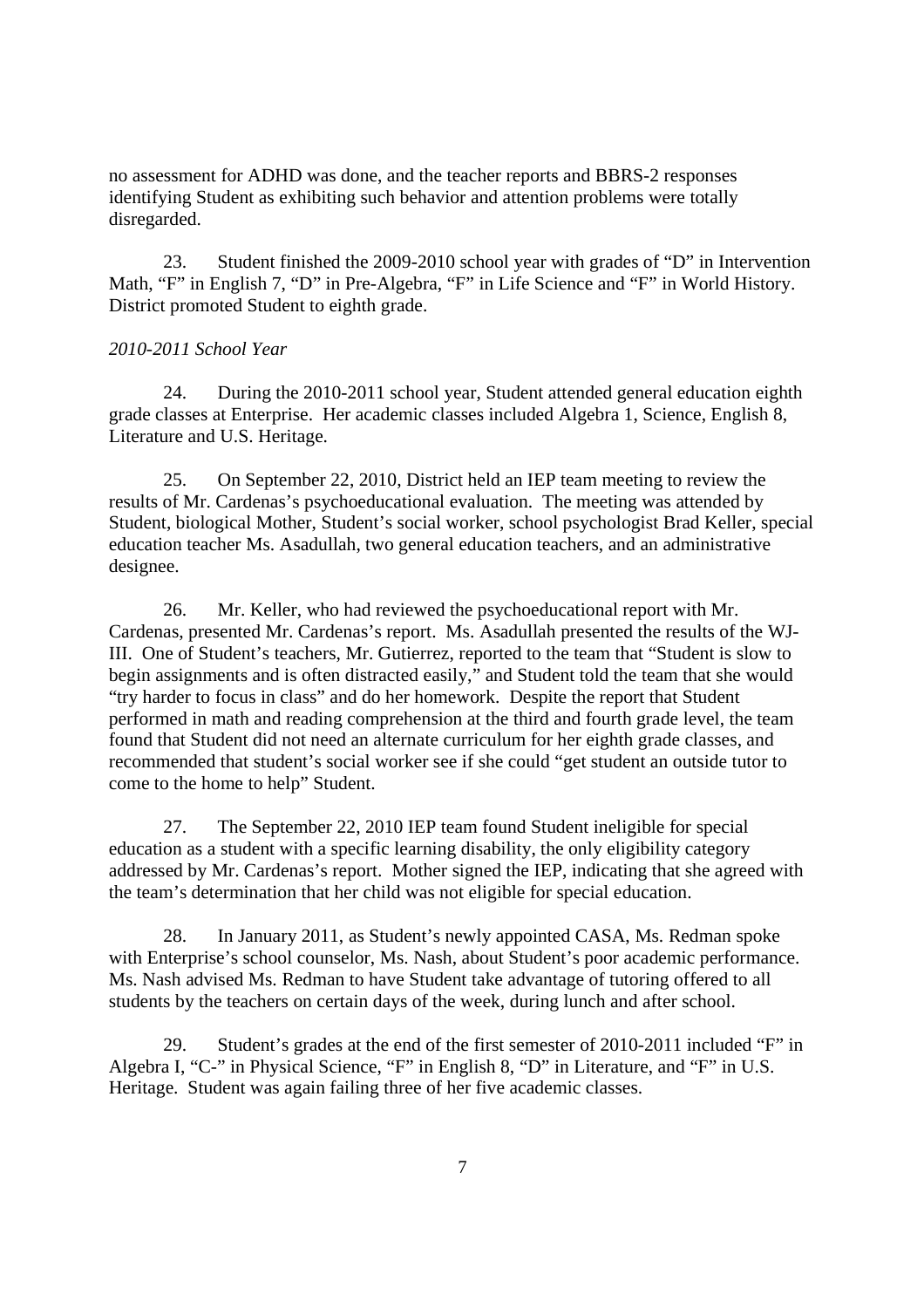30. On February 7, 2011, District placed Student on "daily reports" to address Student's lack of completed homework. These reports required Student to obtain the signature of each teacher verifying Student's homework for the day and then return the report the next day to the school with her guardian's signature. No evidence was submitted on whether Student complied with the daily reports procedure.

31. By April 2011, Student was failing several of her second semester classes. Ms. Redman made a request that District assess Student again for special education eligibility, and on May 27, 2011, signed an assessment plan provided by District with boxes checked for assessments that would be performed, including the areas of academic achievement, health, intellectual development, motor development and social/emotional. Ms. Redman had not expressly requested a speech assessment. No box was checked for assessment in the area of language/speech communication development, although information on the assessment plan explained that language/speech tests "measure your child's ability to understand and use language and speak clearly and appropriately."

32. On May 26, 2011, a day before Ms. Redman consented to the assessment plan, Ms. Asadullah administered portions of the WJ-III to Student. The results of this WJ-III contained scoring errors by Ms. Asadullah, but were not incorporated into the psychoeducational assessment of Student or presented to Student's IEP team. Nonetheless, Ms. Asadullah spent several hours with Student administering the WJ-III in May 2011, and was able to communicate with Student and understand her without difficulty.

33. A second psychoeducational assessment of Student was performed by school psychologist Ana Carrera, who testified at hearing. Ms. Carrera has a master's of science degree in counseling and psychology, and holds a clear pupil personnel services credential in school counseling and school psychology. She has been employed by District for 15 years, and performs approximately 80 psychoeducational assessments per year. Ms. Carrera's education, training and credentials made her well qualified to administer assessments and make recommendations regarding special education eligibility.

34. Ms. Carrera reviewed Mr. Cardenas's report from June 2010, Student's developmental history, Student's cumulative school records and work samples.

35. Ms. Carrera administered the DAS-2 to measure Student's cognitive abilities in the areas of verbal cluster, nonverbal reasoning, spatial, general conceptual ability, and nonverbal composite. Student's cognitive ability scores were all in the "low" range with standard scores between 72 and 79, except for her spatial standard score of 90, which was in the "average" range.

36. Ms. Carrera administered the Kaufman Test of Educational Achievement–II (KTEA-II) to Student to test Student's academic skills. Student's obtained standard scores of 92 in Letter and Word Recognition, 90 in Written Expression, and 90 in Spelling, in the "average" range. Student's scores of 80 in Reading Comprehension, 71 in Math Concepts and Application and 72 in Math Computation, were in the "below average" range. In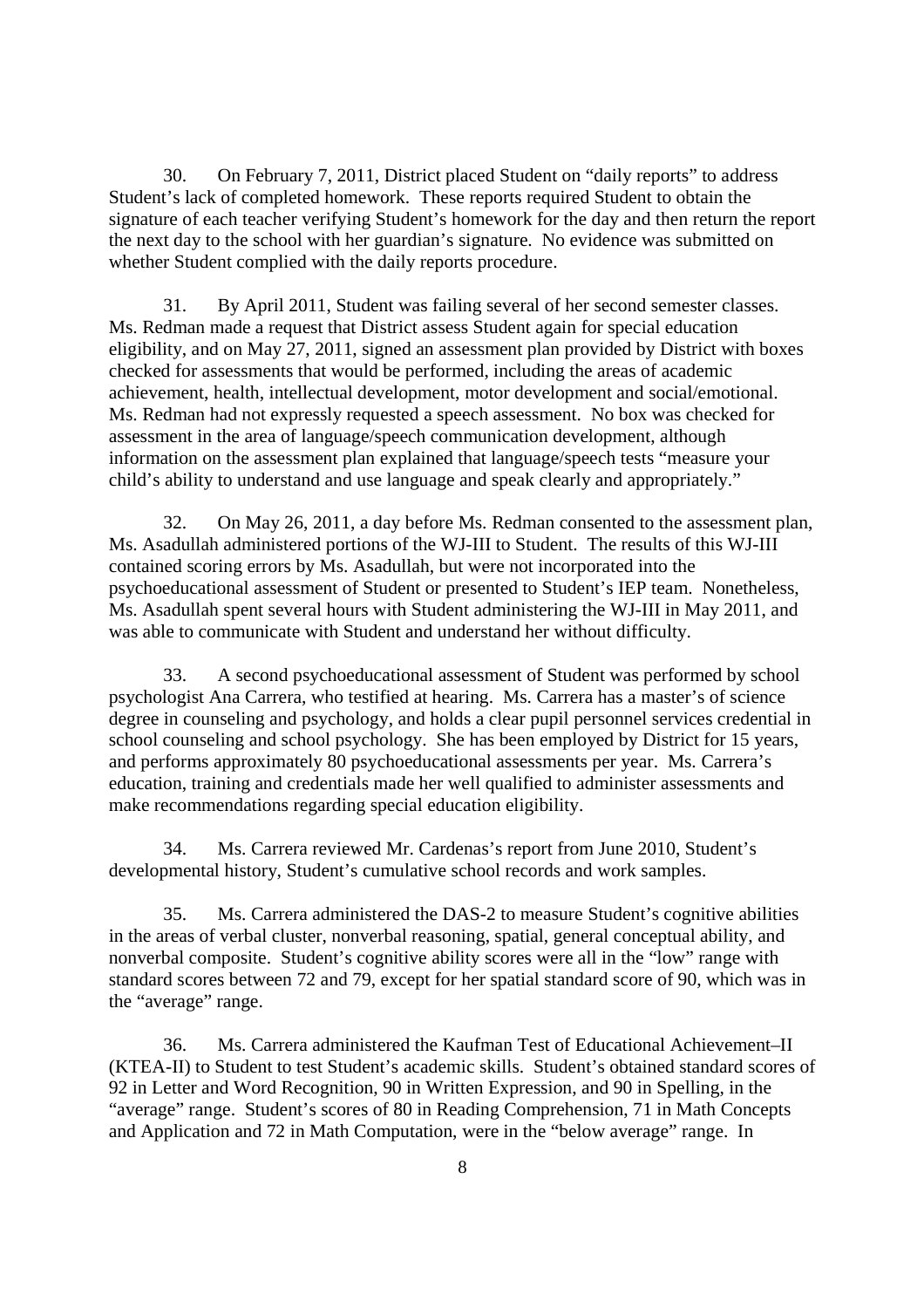addition to recording these scores in her report, Ms. Carrera referenced Student's 2010 CST scores of "proficient" in English Language Arts and "advanced" in Math.

37. Ms. Carrera administered the TAPS-3, TVPS-3 and Beery VMI to test Student's psychological processing skills. On the TAPS-3, which tested auditory processing, Student obtained a standard score of 95, which was "average." On the TVPS, Student obtained a standard score of 83, which was "low average." On the Beery VMI, Ms. Carrera reported a standard score of 90, in the "average" range; however, at hearing it was shown that Ms. Carrera had incorrectly scored this test, and Student's actual standard score was 75, in the "borderline" range.

38. Ms. Carrera noted in her report that over four days of testing Student was able to express her needs and communicate, and that Student's expressive and receptive language appeared to be average. Ms. Carrera concluded that language and communication was not an area of concern for Student.

39. To assess Student's behavior and attention, Ms. Carrera distributed questionnaires from the Behavior Assessment System for Children – Second Edition (BASC) to Student and Student's eighth grade teachers. However, it was the end of the school year and no BASC questionnaires were returned by the teachers. Instead, Ms. Carrera relied on school counselor Ms. Nash for information concerning Student's performance and behavior at Enterprise. Ms. Carrera was unaware that Ms. Nash had only met with Student on three occasions. Ms. Nash reported that Student had been counseled about failing grades, had been placed on daily reports, had no discipline record, and was popular on campus.

40. Ms. Carrera received a generic "teacher report" from Student's English teacher S. Walker, who did not testify at hearing. S. Walker reported that Student was an average reader, but would refuse to read most of the time, that Student did not write essays and did very little work, that Student did not want to learn and refused to participate, and that Student was very rude and appeared angry. S. Walker wrote "[Student] does not want to try and can be very rude. I can't tell if she can't do the work or just doesn't want to work." Ms. Carrera did not reference S. Walker's comments in her assessment report.

41. Ms. Carrera did not complete her assessment before the end of the 2010-2011 school year.

42. Student's scores on the CST administered in spring 2011 were "far below basic" in all areas tested: English language arts, math, science and history-social science. Ms. Carrera testified that these results were not available when she completed her assessment of Student in fall 2011, and were not included in her report.

43. Student finished the second semester of the 2010-2011 school year with grades of "F" in Algebra I, "C" in Science, "F" in English 8, "F" in Literature, and "D-" in U.S. History. District promoted Student to the ninth grade.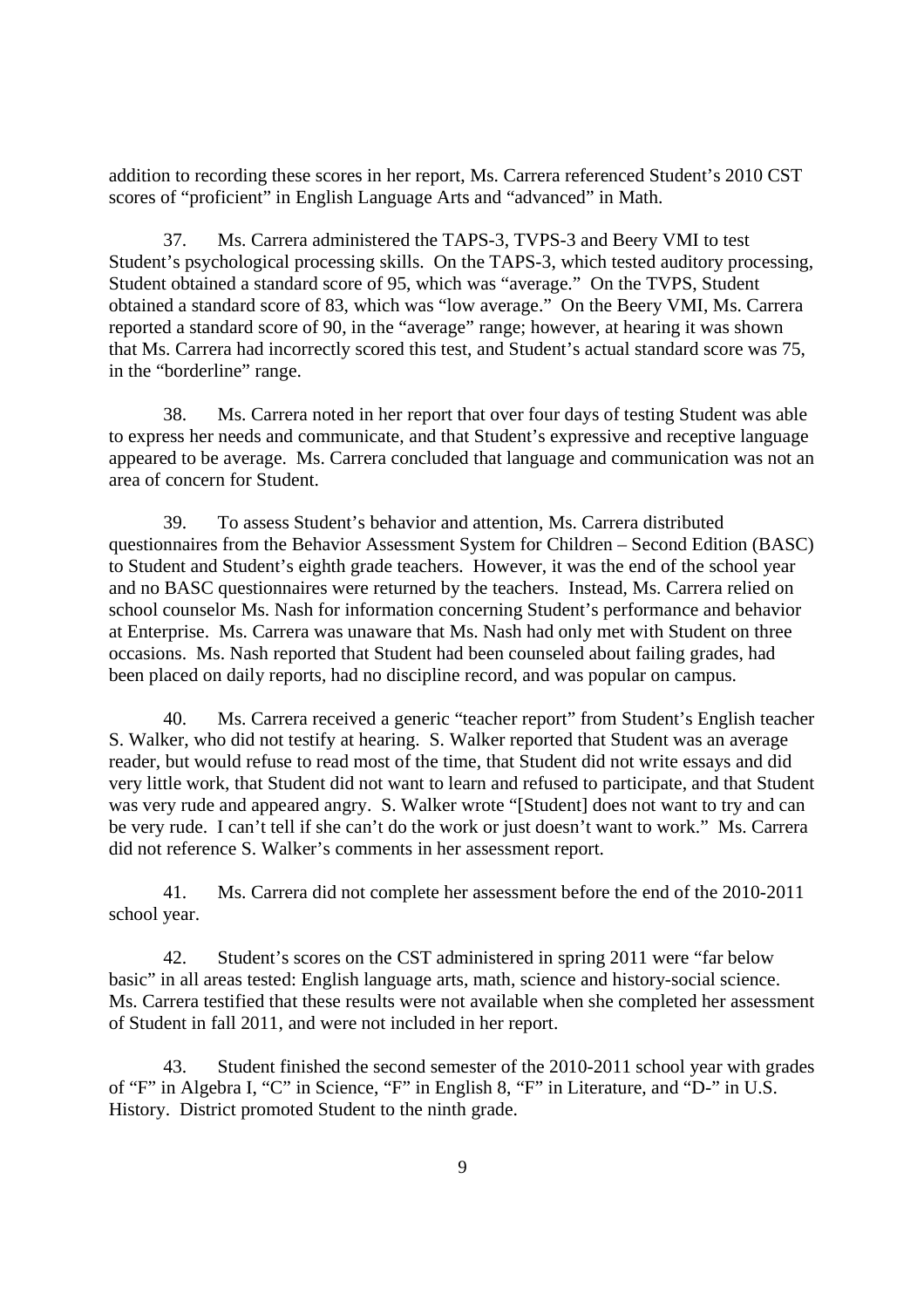#### *2011-2012 School Year*

44. Student began the 2011-2012 school year in ninth grade general education classes at Dominguez High School. Student's academic classes included English 9, Algebra I (for a second time), Health Education, Earth Science, Study Skills and French I.

45. Ms. Carrera continued her psychoeducational assessment of Student in fall 2011. She administered the self-report portion of the BASC to Student, who scored in the range of "at-risk" in attitude to teachers, and inattention/hyperactivity, and "clinically significant" in sensation seeking and hyperactivity. Scores in the "at-risk" range identify problems that may not require formal treatment, but need careful monitoring. Scores in the "clinically significant" range suggest a high level of maladjustment. Ms. Carrera testified that teenagers tend to rate themselves high in sensation seeking, and she did not see Student's "at-risk" or "clinically significant" scores as important, particularly as Student rated herself average in such positive areas as self-confidence and the ability to maintain friendships.

46. Foster Parent completed a questionnaire from the Devereaux Scales of Mental Disorders (Devereaux) to assess Student's social/emotional skills. On the Devereaux, an "elevated" score may need follow-up. Foster Parent rated Student as "borderline" in conduct, anxiety, depression, internalizing, and "elevated" in delinquency and externalizing. Ms. Carrera did not follow-up on the "borderline" and "elevated" scores, as she believed "some parents overrate certain behaviors." Ms. Carrera used the BASC and Devereaux scales to assess Student's social and emotional skills only, and did not assess Student for an attention disorder.

47. Foster Parent told Ms. Carrera that Student was seeing a counselor, but Ms. Carrera did not inquire as to the reason for counseling, as Ms. Carrera did not think she needed that information. Ms. Carrera also did not ask Ms. Redman why Ms. Redman had requested an assessment of Student for special education eligibility.

48. Ms. Carrera observed Student in the first few days of her French I class, during a video presentation. She found Student engaged, actively participating in the classroom discussion, and raising her hand to answer teacher questions.

49. Ms. Carrera also interviewed Student, who told Ms. Carrera that she could be a better student and could keep up in class, but chose not to do so. Student also told Ms. Carrera that she chose not to do her homework, although Ms. Carrera did not ask Student why she made those choices.

50. Ms. Carrera's psychoeducational assessment report concluded that Student was not eligible for special education because there was not a severe discrepancy between her "low" and "average" cognitive abilities and her "below average" and "average" academic performance, and that Student's processing skills were in the "average" range.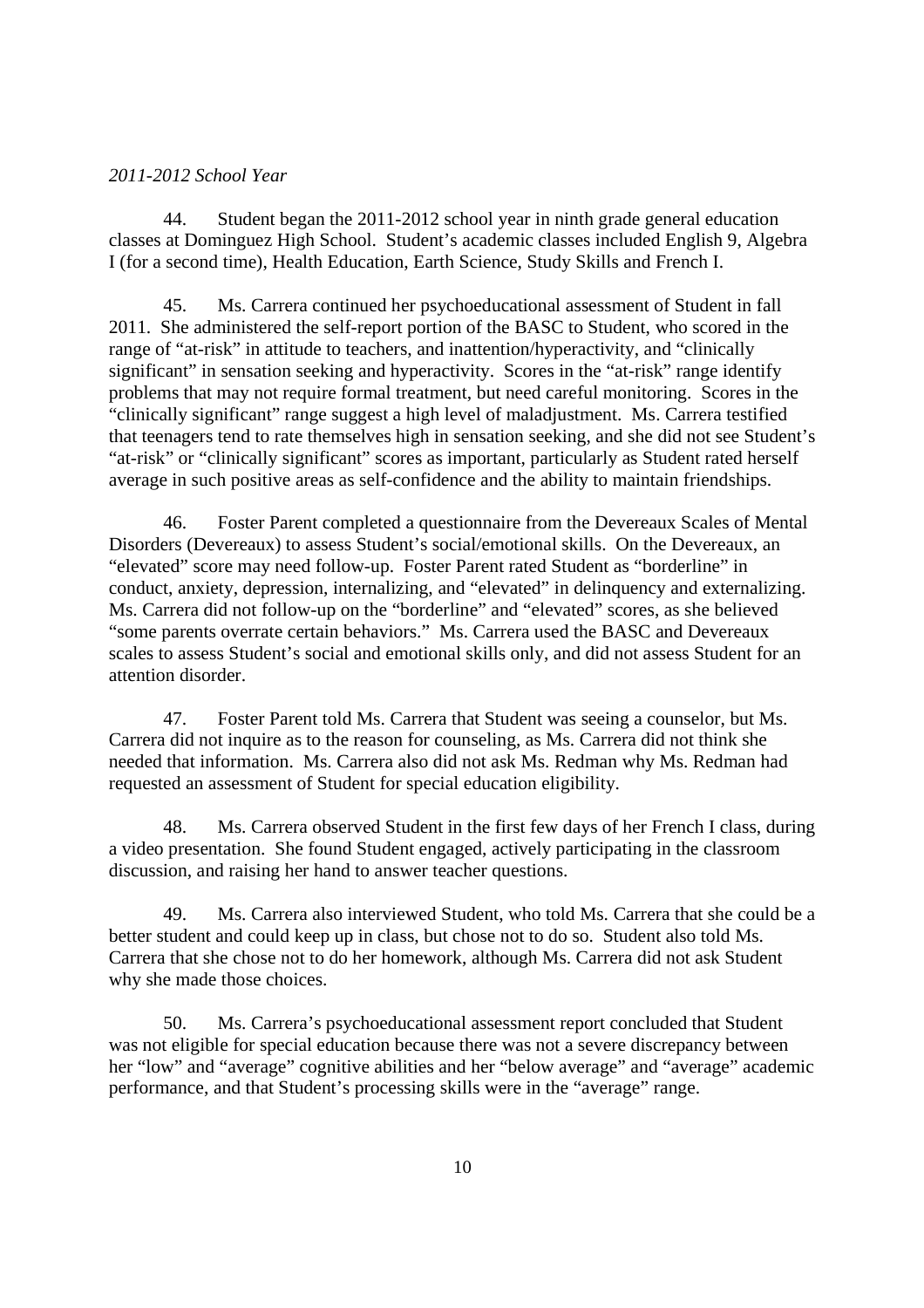51. At hearing, Ms. Carrera testified that it is important for a school psychologist to determine why a student is performing poorly in school, but admitted that she had come to no conclusion as to why Student was performing so poorly. Ms. Carrera admitted that she was aware that ADHD could be a qualifying condition for special education eligibility under the category of other health impairment (OHI), but did not look at whether Student had ADHD, despite S. Walker's report of Student failing to attend or put forth effort in class, Student's own "elevated" responses to the BASC in inattention/hyperactivity and hyperactivity, and the classroom behaviors documented in Mr. Cardenas's report the prior year. Ms. Carreras's opinion that her assessment was complete in light of the information known to District in spring and fall 2011 was unpersuasive for those reasons. In addition, Ms. Carrera was neither credible nor convincing when she testified that it was not important to follow up in fall 2011 when no teachers had returned the BASC in spring 2011, that she did not need to know why Student was receiving counseling, or that Student's responses on the BASC self-report section of at-risk and clinically significant behavior could be disregarded as common teenage exaggeration. Her observation of Student in class during a video presentation did not appear designed to provide information on Student's attention and behavior during classroom instruction, and her testimony that the Student's spring 2011 CST test scores were not available for her report in September 2011 was unconvincing and contrary to other testimony that CST scores are generally available by August of the year of the test.

52. On September 29, 2011, District convened an IEP team meeting to discuss, per the IEP document, "how student is not eligible for Special Education services." The meeting was attended by Ms. Redman, Foster Parent, Ms. Carrera, a special education teacher and an administrative designee.

53. At that meeting, Ms. Carrera read her report verbatim, and told the IEP team that Student's cognitive abilities were commensurate with her academic performance, that test scores did not demonstrate a severe discrepancy or processing disorder, and that Student did not appear to be eligible for special education as a student with SLD. She also concluded that Student did not display behaviors associated with a serious emotional disturbance. Ms. Carrera recommended that Student continue her private counseling, and take advantage of the tutoring teachers offered to students in their classes during lunch or after school.

54. Foster Parent expressed concern about whether Student could obtain passing grades in her French I class, but District members of the IEP team urged Foster Parent to wait until after the first progress report to consider changing Student's classes. The team found Student not eligible for special education, and Ms. Redman consented to the IEP.

55. A few weeks later, Ms. Redman became concerned about Student's poor grades, particularly in French I. Ms. Redman visited the school to speak to Student's French I teacher, Peter Sunnarborg, who did not have any concerns at that time.

56. Mr. Sunnarborg has a bachelor's degree in French, and holds a clear California credential. He has taught French at District for nine years, and testified at the hearing. Mr.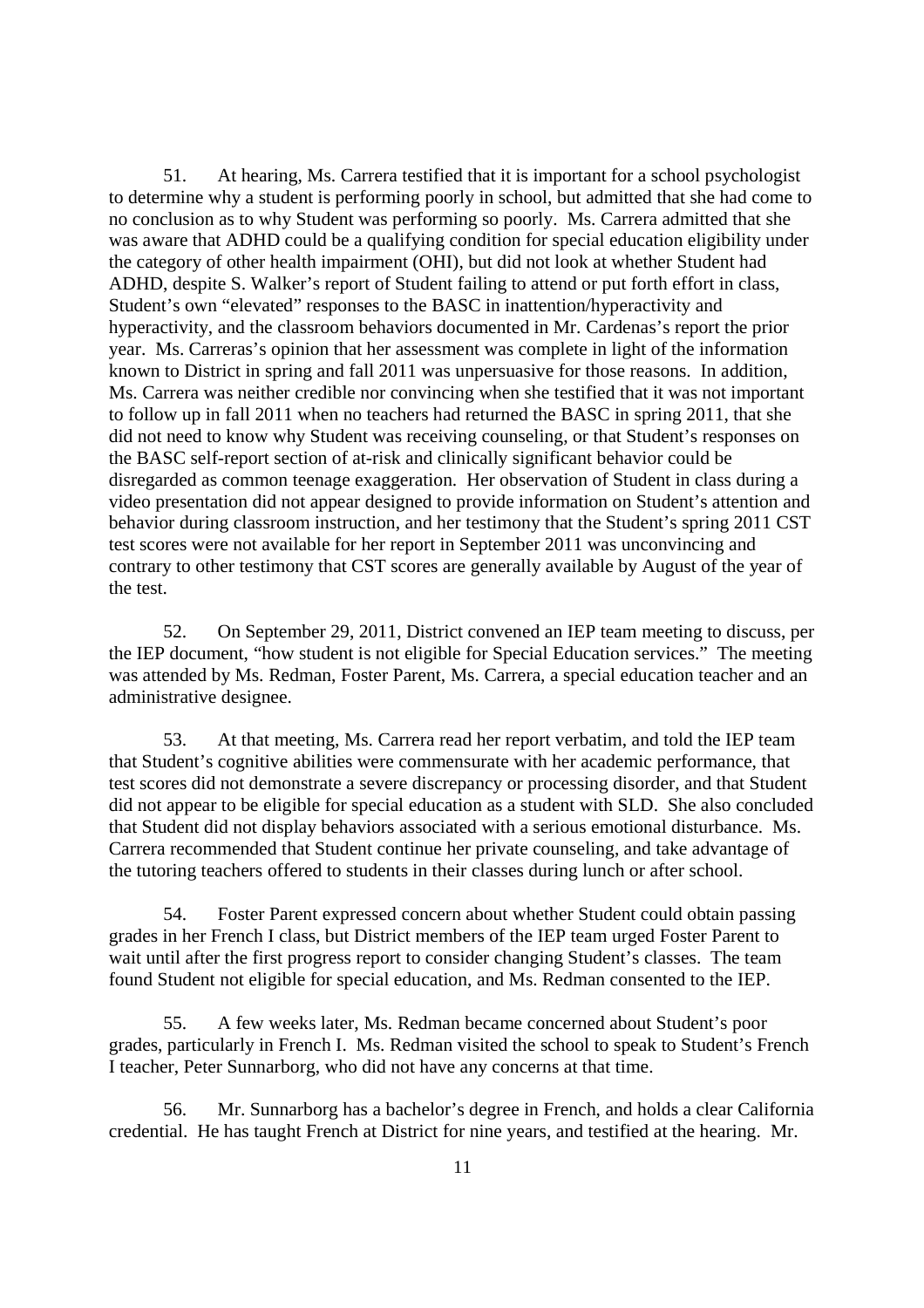Sunnarborg uses the total physical response storytelling methodology, and teaches 80 percent of the French I class in English. He testified credibly that all of his students generally perform well at the beginning of French I, but have more difficulty as the class progresses. Student did not stand out at the beginning of the year, although she was in the lower performance group in tests, classwork and homework as the semester progressed. Student was earning B's and C's on small group communication tasks, which involved preparing and performing a dialogue, although she later often put her head on her desk, and earned no classroom participation points.

57. On December 13, 2011, District held a Student Study Team (SST) meeting, attended by Student, Ms. Redman, Mr. Sunnarborg, the school counselor and the assistant principal. The purpose of the meeting was to discuss Student's grades and attendance, and Student's failure to bring her materials to class.

58. In preparation for the SST meeting, Mr. Sunnarborg completed an SST Classroom Modifications Form. Mr. Sunnarborg indicated that he had modified his teaching for Student by repeating directions, circulating around the room, providing visual prompts, frequent review of key concepts, reteaching, and individualized instruction, but noted that "Student refuses my help." He indicated that he attempted to modify Student's behavior by reteaching expected behavior, but that Student was uncooperative and immature, had a poor attitude toward school and work, and was disrespectful toward teachers and authority. He wrote that Student "rarely pays attention, when offered help she states that she doesn't need it, but then states she doesn't 'get it' when confronted about incomplete work or low test scores." At hearing, Mr. Sunnarborg testified that Student was regularly tardy, regularly talked with friends in class, that he had to remind her daily to put away her cell phone, and that Student had difficulty attending to task and completing her work. He did not recall that Student had a lisp.

59. The SST team discussed Student's strengths and weaknesses, and strategies that Student could utilize to improve her performance and make better decisions, such as not using her phone or socializing in class. Mr. Sunnarborg volunteered to tutor Student in French at lunch, or after school in his classroom during the French Club meetings. He believed that Student had average abilities, and could perform the work in his class to receive a passing grade.

60. The SST team recommended that Student be placed in reading intervention classes in spring 2012, and take advantage of tutoring offered by Student's English and Algebra teachers to all students during lunch, after school and by appointment.

61. Student did not avail herself of tutoring opportunities with Mr. Sunnarborg, or any of her teachers, and at the end of her first semester, Student earned grades of "F" in English, "F" in Algebra I, "F" in Health Education, "F" in Earth Science, "pass" in Study Skills, and "F" in French I, for a grade point average of 0.00.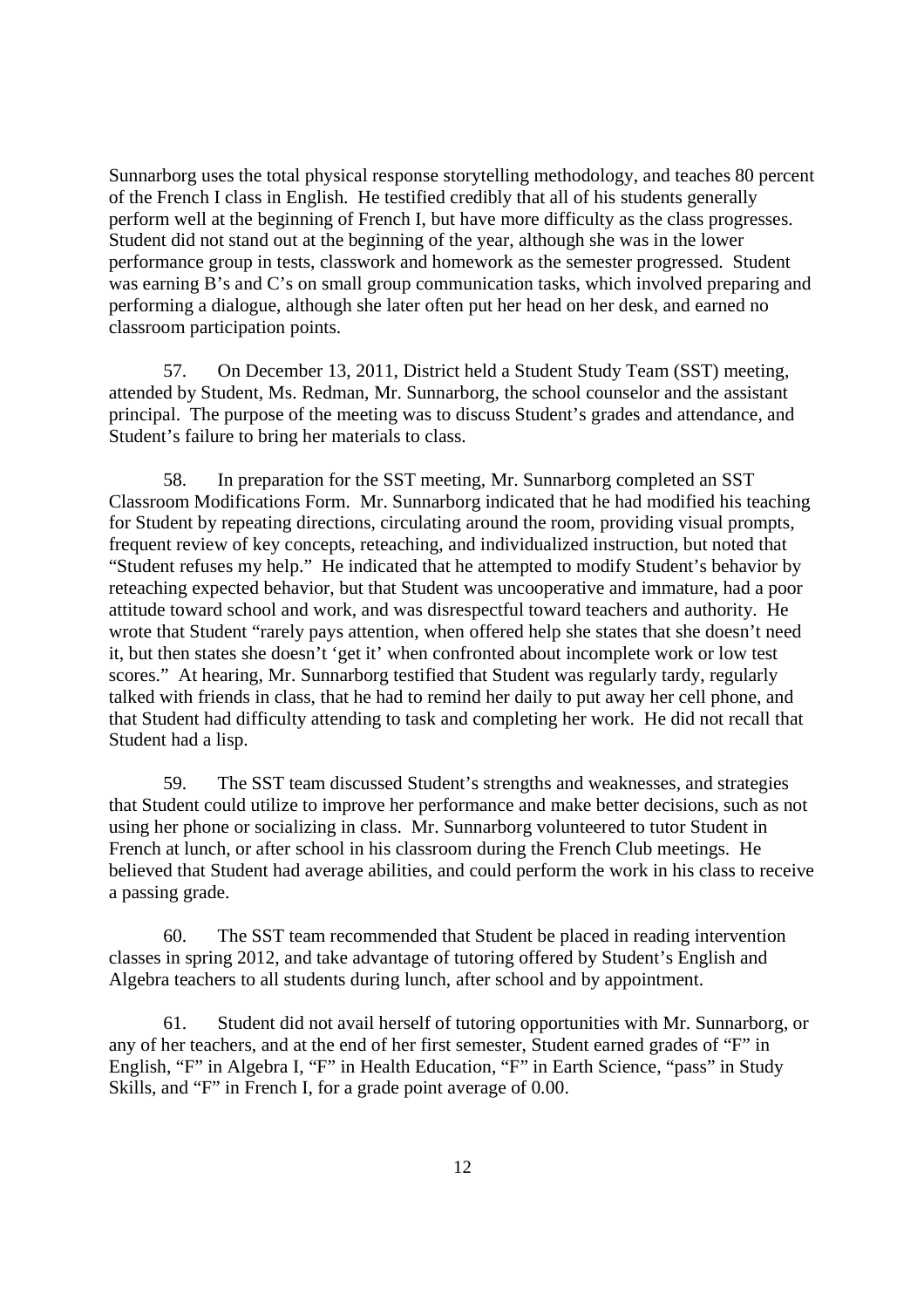62. In February 2012, for the spring semester, District replaced Student's Health Education, Study Skills and French I classes, with a Math Intervention and two Reading Intervention classes.

63. Student's Reading Intervention teacher, Mona Walker, testified at hearing. Ms. Walker has a single subject California credential in English, and has taught reading interventions at District for the past three years. Ms. Walker's Reading Intervention class contains a mix of 15 to 21 general education and special education students, and utilizes specialized instruction and a computer reading program, "Read 180," that focuses on reading, spelling and comprehension at each student's level. Student's initial score in Read 180 was 405, or "below proficient," with a score of 1000 representing grade level for ninth grade. After six weeks in the reading class, Student's score increased to 514, and she comprehended 52 percent of what she read. Ms. Walker opined that Student was performing at a third, fourth or fifth grade level on the various skills needed for reading, such as vocabulary, fluency and comprehension.

64. Ms. Walker described Student as a "typical" reading intervention student, with a short attention span and easily distracted by other students or her cell phone. All of Ms. Walker's students needed close supervision, but Student had particular difficulty attending to tasks, wanted constant feedback and monitoring, and often left her seat without permission. Ms. Walker had to take away Student's cell phone almost daily, but she usually had half a dozen cell phones on her desk at the end of each class. However, by the end of the school year, Ms. Walker perceived a change in Student's focus that she attributed in part to Student maturing as a young lady, and in part to Student buckling down to pass the class, as her students routinely did at the end of the school year to obtain a passing grade. Ms. Walker testified that Student pronounced the letter "s" with a "sh" sound, but that her pronunciation did not interfere with Student's intelligibility or communication.

65. Ms. Walker opined that two to four hours per week of one-on-one tutoring over a 42-week school year, for a total of 84 to 120 hours, would bring Student to grade level in English if Student were motivated to learn. She explained that the success of tutoring would depend upon Student's cooperation and the amount of effort Student wanted to put forth.

66. In February 2012, District funded an independent educational evaluation (IEE) by Dr. Abbe Barron. Dr. Barron's report was reviewed at an IEP team meeting on July 2, 2012, at which Student was found eligible for special education and related services under the eligibility category of OHI, and offered an IEP for the 2012-2013 school year.<sup>4</sup>

67. At the end of the 2011-2012 school year, Student received grades of "A-" in Reading Intervention, "B+" in Reading Intervention (second of two classes), "D" in Math Intervention, "F" in Algebra, "F" in English, and "F" in Earth Science. Student took a remedial "credit recovery" Algebra I class in summer 2012 and obtained a grade of C-,

 $4$  District's offer of FAPE in the July 2, 2012 IEP is not at issue in this proceeding.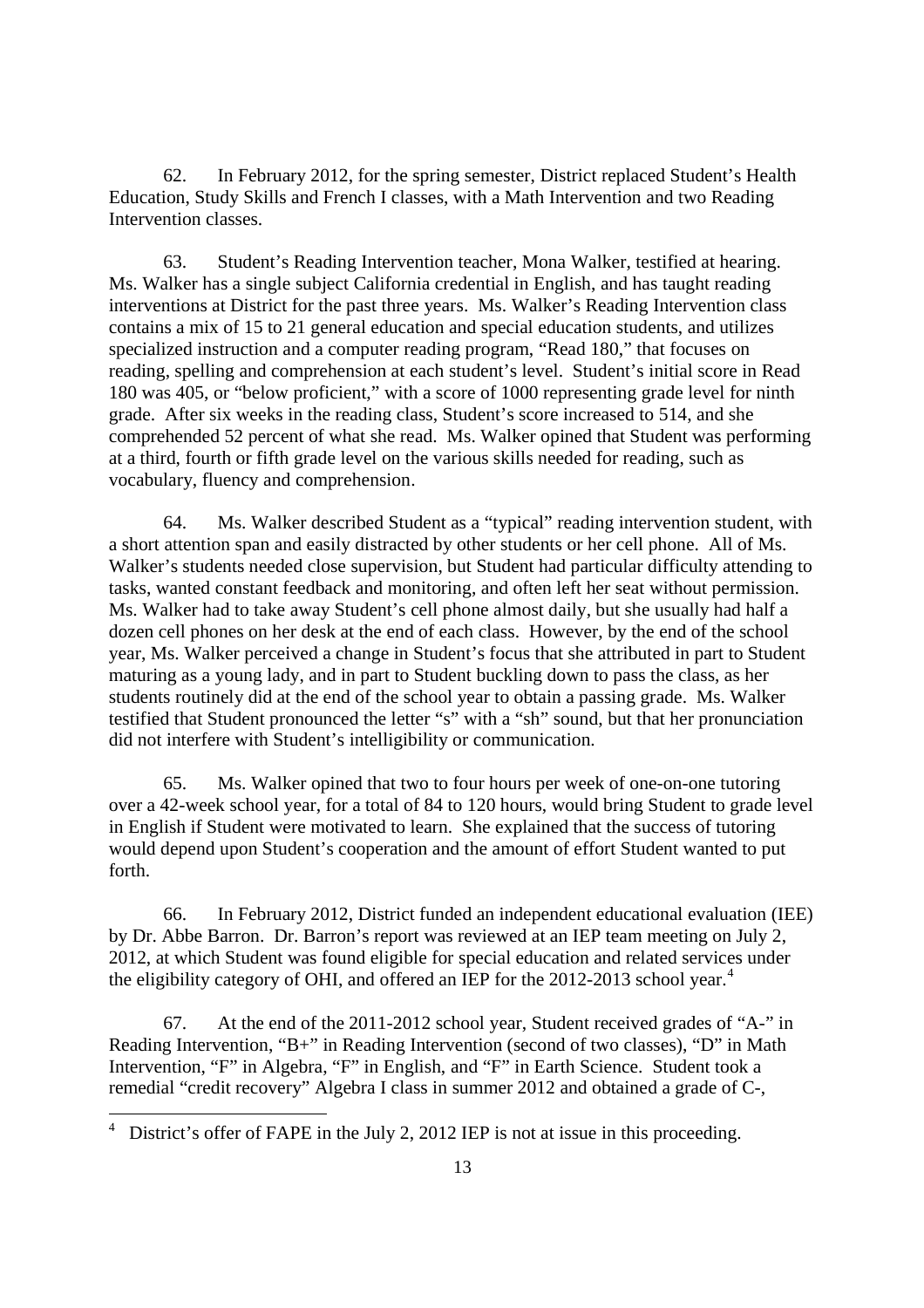although Ms. Redman opined that the grade was inflated in light of standardized testing (discussed below) showing that Student had third grade level math skills at that time.

### *Independent Educational Evaluation by Dr. Barron*

68. The IEE assessor, clinical psychologist Abbe Barron, testified at hearing. Dr. Barron has a bachelor's degree in psychology, a master's degree in educational psychology, and a doctorate in clinical psychology. Dr. Barron has worked in California as a licensed psychologist with an emphasis on psychological assessments since 2005, and has performed over 700 assessments for private clients and school districts. Dr. Barron's education, training and credentials made her well qualified to administer assessments for purposes of determining Student's special education eligibility.

69. On February 23, 2012, Dr. Barron administered the WISC-IV to Student to test her cognitive abilities. Student's full scale IQ on the WISC-IV was 75, within the "borderline" range, and 79 on the WISC-IV global assessment index of cognitive function, in the "borderline/low average" range, both of which Dr. Barron concluded were inaccurate measurements of Student's cognitive ability due to her inability to attend during testing. Dr. Barron also administered a computerized Continuous Performance Test for Attention (IVA+), but the program self-terminated when Student was unable to sustain the necessary concentration to timely respond to test prompts. Dr. Barron stopped her assessment, and recommended that Ms. Redman arrange for Student to be seen by a psychiatrist and evaluated for ADHD and possible medication management.

70. Ms. Redman took Student to a psychiatrist, who requested that Student's teachers complete the Connor's Teacher Rating Scale – Revised (Connor's) questionnaires, which can determine if a person presents with symptoms of ADHD. The psychiatrist warned Ms. Redman that if the Connor's rating forms were left with the teachers, they would never be completed, and advised her to hand deliver the forms to each teacher and wait while the teachers completed them, which Ms. Redman did in April 2012. Based on the psychiatric assessment, including the Connor's forms, the psychiatrist diagnosed Student with ADHD, and placed Student on medication to manage Student's inattention.

71. Ms. Redman, who testified at hearing, is a retired school teacher, with bachelor's degrees in English and educational psychology and a master's degree in psychology and education. She formerly worked as a resource teacher, but is not familiar with current special education law. Ms. Redman sees Student each month to drive her to the psychiatrist for ADHD medication. Ms. Redman testified convincingly that she has seen a dramatic improvement in Student's attitude and confidence since Student has been on attention medication. Ms. Redman was not initially concerned with Student's speech, but now speculates that Student may be screening words to avoid words with the letter "s" to hide her lisp.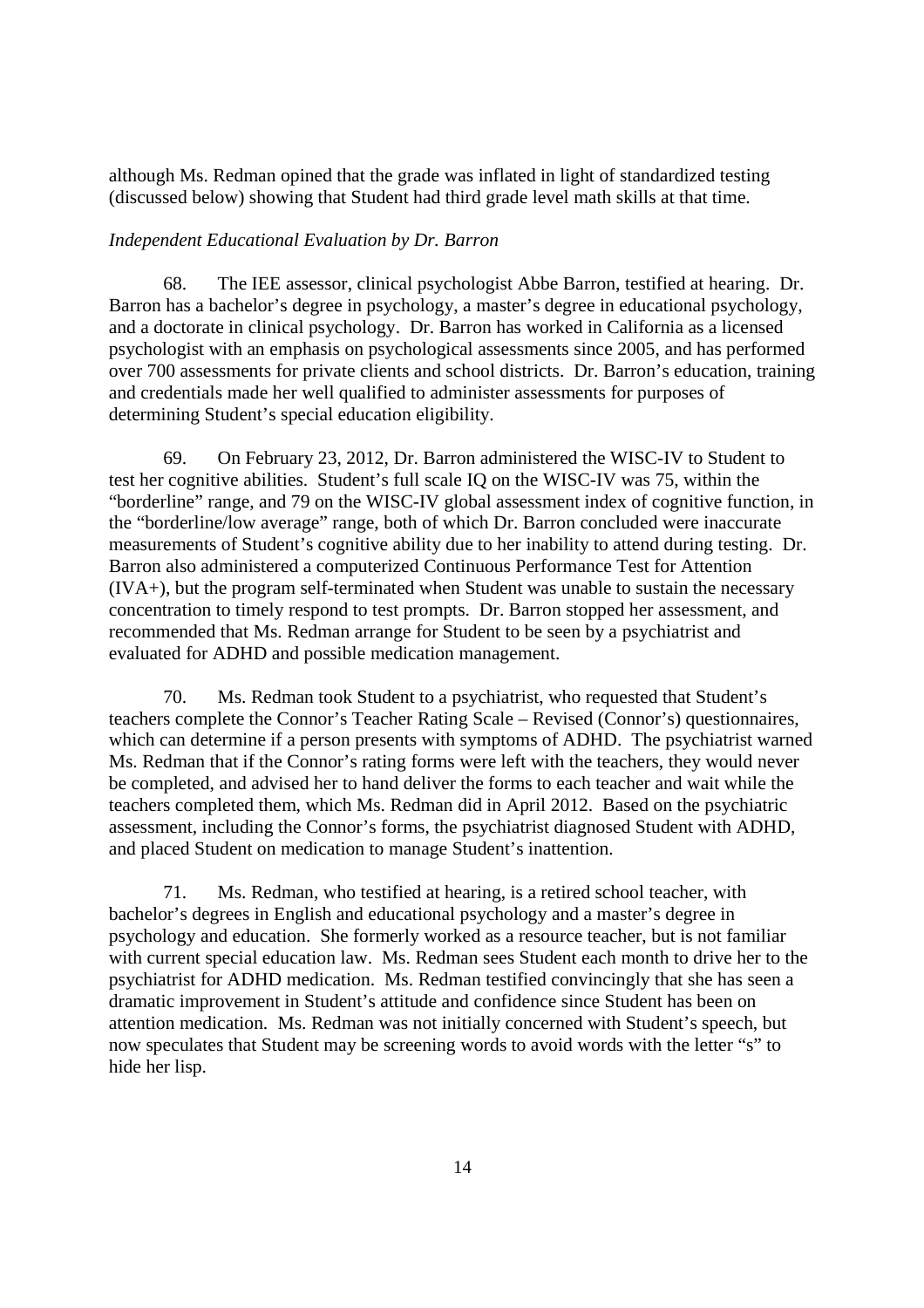72. On May 9 and 12, 2012, after Student was placed on medication, Dr. Barron administered an extensive battery of standardized tests to measure student's cognitive ability, academic achievement, processing abilities, behavior and social/emotional skills.

73. Dr. Barron administered the Stanford-Binet-Fifth Edition (SB-5) to test Student's general level of intellectual functioning after medication. Dr. Barron reported that Student obtained an "average" verbal IQ on the SB-5 of 90 that was stronger than her premedication overall verbal reasoning index score of 81 on the WISC-IV. However, Student's nonverbal IQ score of 78 on the SB-5 and her perceptual reasoning index score of 77 on Dr. Barron's earlier administration of the WISC-IV were both in the "borderline" range. Dr. Barron attributed Student's increased verbal ability score to her increased ability to attend while on medication.

74. Dr. Barron used a variety of tests to measure Student's academic achievement. On tests of reading skills, Student scored in the "average" range on the K-DEFS Color-Word Interference Task tests (K-DEFS), in the "low average" range on the reading skills subtests of the WJA-III (with the exception of the reading vocabulary subtest, involving retrieval of synonyms, antonyms and analogies in which she scored in the "impaired" range), the Test of Silent Word reading Fluency (TOSWRF) and the reading rate score of the Gray Oral reading Test (GORT-5), and in the "borderline" range on oral reading quotient, reading fluency and comprehension on the GORT-5.

75. In written language skills, Student obtained scores in the "average" range on the WJA-III in the writing samples and writing fluency subtests, and in the "low average" range on the subtest of spelling.

76. Student's math skills on the WJA-III were in the "borderline" range in math fluency, and in the "impaired range" in the broad math cluster, calculations and applied problems subtests.

77. Dr. Barron tested Student's attention and information processing skills, noting that Student was able to sustain attention for up to three and a half hours of testing while taking ADHD medication, but continued to respond impulsively and to make careless errors. On a second administration of the IVA+, Student scored in the "average" range for auditory attention, and in the "low average" range for visual attention. However, on the Woodcock Johnson Test of Cognitive Abilities – Processing Speed Index (WJ-COG-III), Student scored in the "impaired" range, and Student's scores on various auditory and visual processing measures varied from the "superior" to "impaired" range. Dr. Barron noted that Student's ability to attend to visual tasks and not "drift out" or "tune out" was difficult for her even after medication. Her ability to regulate and respond appropriately was overall in the "low average" range, as Student could not stay on task in order to make coherent, reliable and dependable responses, particularly when switching between auditory and visual tasks.

78. Dr. Barron tested Student's executive functioning, or higher level thinking, skills with a variety of test instruments, including the IVA+, Tower of London-2, Wisconsin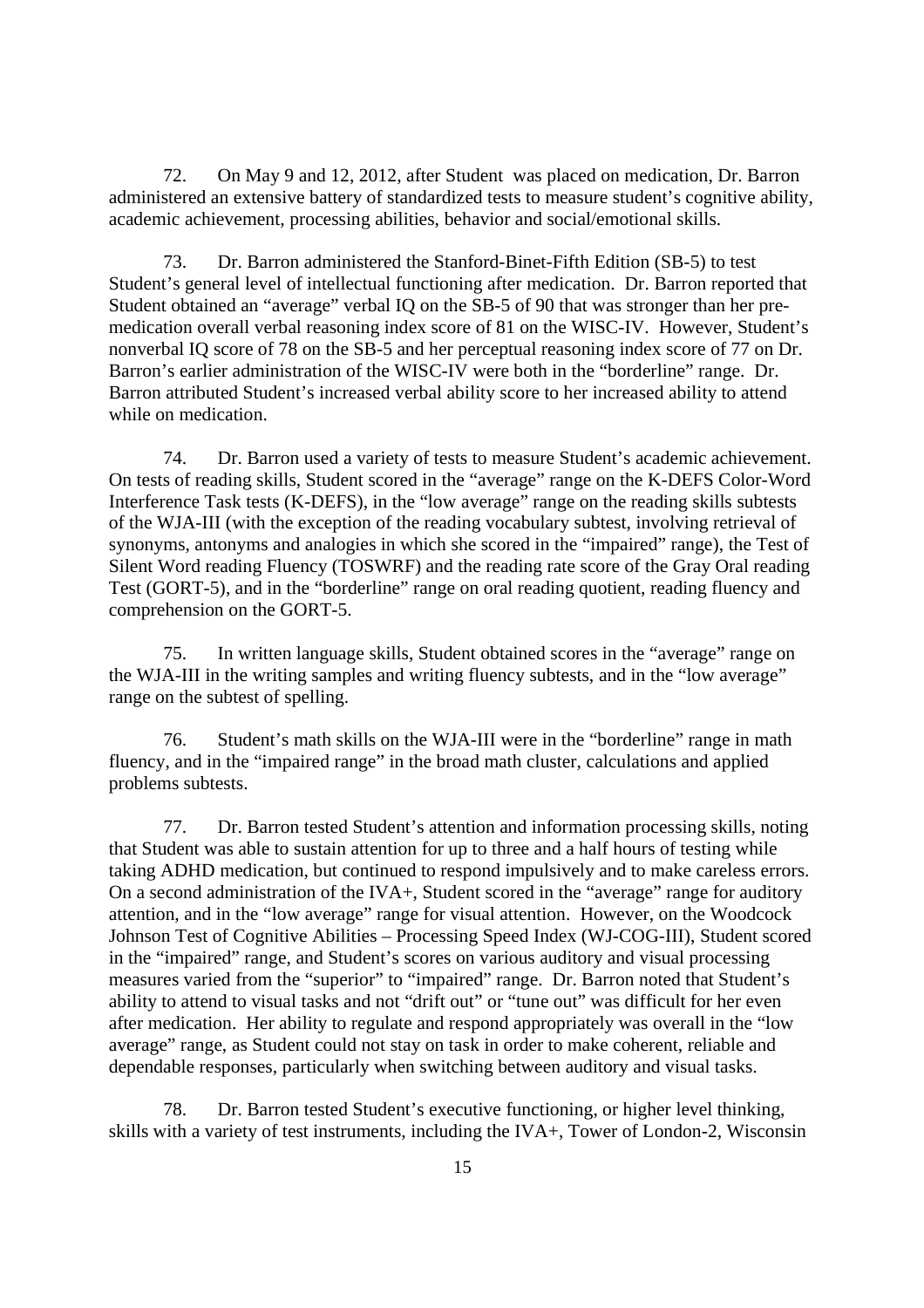Card Sorting, K-DEFS and the Comprehensive Trail Making Test (CTMT), on which Student scored in the "low average" to "impaired" range, even after medication.

79. Dr. Barron also tested Student's visual-spatial, visual motor and fine motor functioning. On the Wide Range Assessment of Visual-Motor Abilities (WRAVMA), Student's overall skills were in the "borderline" range, with a "low average" standard score in the visual-motor task of drawing, and a "borderline/impaired" score in the visual-spatial task of matching. Student also obtained standard scores in the "impaired" range on visual tracking tests of the CTMT and the reproduction of block designs test of the WISC-IV. On tests of fine motor speed (physical manipulation) on the WRAVMA, Student tested in the "superior" and "average" range.

80. Multiple measures were also used to evaluate Student's social-emotional and behavioral functioning, including observation, responses to the Child Behavior Checklist (CBCL) by Foster Parent and by Ms. Redman, and a Youth Self-Report (YSR) and Beck Youth Inventories-Second Edition (BYI-II) completed by Student. Relevant here, Foster Parent rated Student in the "borderline critical" range for attention problems, Ms. Redman reported Student in the "borderline clinical" for attention deficit/hyperactivity problems, and Student scored herself in the "borderline critical" range for attention deficit/hyperactivity problems. On the YSR, Student rated her school performance as below average in language arts, but average in social studies, math and science, and her scores on the YSR problem scales were in the "normal" range, except for inattention which was in the "clinical" range. On the self-concept scale, an inventory that explores self-perceptions such as competence and self-worth, Student rated herself in the "very superior" range, indicating that she reported no difficulties in how she views herself.

81. Dr. Barron completed her report on May 24, 2012. She concluded that Student's verbal IQ was in the average range, while her nonverbal IQ, or her overall ability to reason, solve problems, visualize and recall information, was in the "borderline" range, both as measured by the WISC-IV without medication and the SB-5 with medication. She added that Student demonstrated significantly weak skills on tasks involving expressive language, receptive language, listening comprehension and phonemic awareness, and that Student's distractibility, inattention, lack of patience and impulse control further affected her academic performance. With regard to social/emotional functioning, Dr. Barron concluded that Student's struggles with multiple undiagnosed learning and attention issues had affected Student's self-image, and that increased understanding of her learning and social/emotional issues was necessary to help her develop self-confidence. Dr. Barron diagnosed Student with moderate to severe ADHD-predominately inattentive type, mixed receptive-expressive language, phonological, reading and math disorders, and learning disorders in auditory processing, visual scanning and processing speed.

82. Dr. Barron recommended Student be found eligible for special education under the category of OHI on the basis that her poor academic performance was due to her ADHD. She also concluded that Student's scattered cognitive ability, academic achievement and processing scores should qualify Student for special education under the eligibility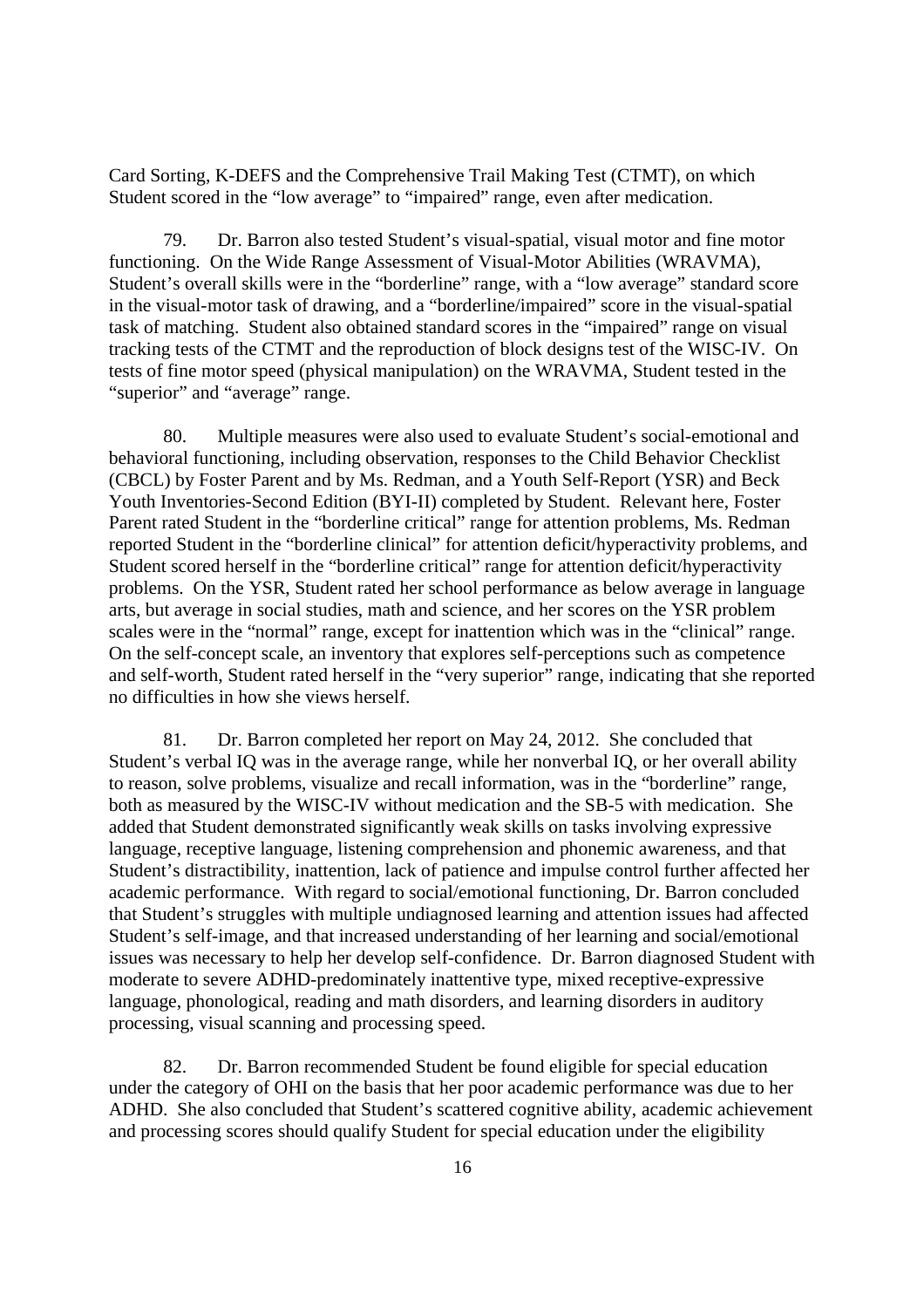category of SLD, although she did not determine whether Student had a severe discrepancy using the statutory definition of SLD. Dr. Barron recommended a large number of special education instruction strategies and services that were necessary for Student to learn.

83. Dr. Barron answered questions readily and thoroughly, and was knowledgeable and persuasive in her testimony on all aspects of psychoeducational assessment. The only aspect of Dr. Barron's report that was not persuasive was her conclusions about Student's low self-confidence, which were contradicted by Student's selfreport of high self-esteem. Her testimony was generally accorded greater weight than that of Mr. Cardenas, Ms. Asadullah and Ms. Carrera, who were each demonstrated to have made scoring errors, included misleading information in their reports, failed to gather important information and/or disregarded important information concerning Student's abilities and educational performance.

84. Dr. Barron, who is not a speech pathologist, also testified that Student had a lisp that made Student difficult to understand, which testimony was contradicted by all other witnesses. However, Dr. Barron's speculative opinion when she ventured into the field of speech pathology, and her concern for Student's clarity of articulation, did not detract from the persuasiveness of her testimony regarding symptoms and manifestations of ADHD, identification of ADHD as a suspected disability, interpretation of standardized ability, achievement and psychological processing measures, and Student's educational needs.

85. With regard to the June 2010 assessment by Mr. Cardenas, Dr. Barron was critical of Mr. Cardenas' failure to assess student for an attention disorder, and particularly for ADHD, as a cause of Student's failure to attend, failure to follow through, difficulty organizing tasks and distractibility. She testified knowledgeably that ADHD is a life-long neurobiological disorder present at birth that affects a child's ability to sustain attention and perform tasks, and is exacerbated in a classroom with distracting noise and student interaction. Children with ADHD also often have additional disorders such as poor auditory processing, which affects their ability to understand words and process information or instructions from their teachers. Students with ADHD frequently mis-hear information, which affects their comprehension and ability to learn.

86. Dr. Barron testified persuasively that the 2010 teachers' comments regarding Student's classroom behavior and social/emotional skills, including that Student was confrontational in the classroom, zoned out, was a "ringleader," attempted to disrupt her peers and worked best when separated from her peers, and Mr. Reichlin's BBRS-2 responses with "elevated" concern regarding Student's attention and impulse control problems, attention deficits, impulsivity, and disruptive behavior, should have signaled to Mr. Cardenas that Student might have ADHD. She explained that such conduct is typical of children with ADHD, who are often thought of as lazy, unable to focus, and clowning around. Dr. Barron testified knowledgeably and persuasively that talking excessively, interrupting peers, making noise, failing to follow directions and initiating conversations at inappropriate times are typical classroom manifestations of ADHD, and that the teacher reports that Student exhibited these behaviors, particularly in light of her poor school performance, should have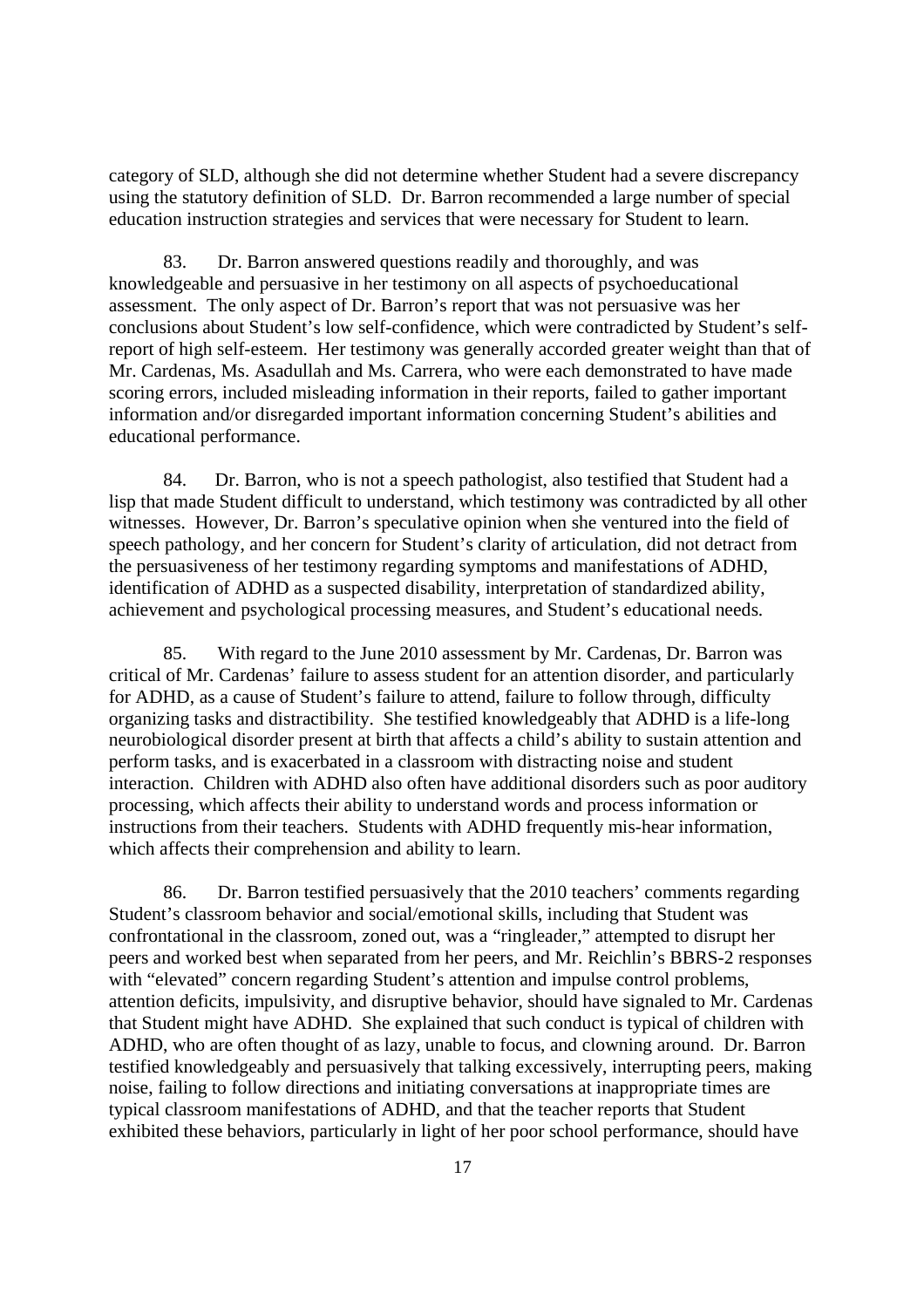triggered an assessment for ADHD as a suspected disability by Mr. Cardenas. In general, Dr. Barron also testified persuasively that Student's inability to do multi-digit addition and subtraction, multiplication, or to comprehend the concept of "one-half" is too extreme to be explained by inconsistent school instruction.

87. As to the June 2011 assessment by District, Dr. Barron was very critical of Ms. Carrera for not using the BASC to determine if Student had problems with attention or hyperactivity, and for completing her assessment without teacher input on the BASC. Dr. Barron testified knowledgeably and persuasively that students do not typically overrate themselves on hyperactivity on the BASC, but may overrate themselves on self-esteem to please adults. She testified that both her experience and published research have found that parents do not necessarily know what is, or is not, normal and tend to give very subjective responses regarding child behavior, and therefore it is important to focus on teacher reports from the classroom to alert the assessor to problems with attention and hyperactivity. Dr. Barron persuasively opined that Student's self-report of being at risk in inattention/hyperactivity and clinically significant in hyperactivity was very important, and should have triggered further assessment of whether Student had an attention deficit.

88. Dr. Barron also opined that the significant difference between Student's psychological processing scores in June 2010 and June 2011 (auditory processing: 2010- 75/2011-95; visual processing: 2010-74/2011-83; visual-motor processing: 2010-75/2011- 90) warranted further testing of all Student's psychological processes.

89. Dr. Barron testified that Student would benefit from compensatory tutoring to address Student's math deficits, and recommended three hours per week for no less than 12 weeks of intensive one-on-one academic instruction by a credentialed teacher in mathematics.

#### *Student's Speech Pathology Expert*

90. Julie Kastegar testified for Student as an expert speech pathologist. Ms. Kastegar has a bachelor's degree in speech and hearing science and a master's of science degree in communication disorders. She has been a California certified speech language pathologist for 14 years, and has a certificate of clinical competence from the American Speech-Language-Hearing Association. She worked as a speech pathologist for public schools in Arizona and California for seven years from 1998-2005, and now provides direct speech therapy services. She assessed Student in the area of articulation on August 1, 2012, for approximately one hour, in preparation for the hearing.

91. Ms. Kastegar administered the Arizona Articulation Proficiency Scale (AAPS) to Student, who made errors on the "s," "z," and "sh" sounds. Ms. Kastegar explained that Student pronounces "s," "z," and "sh" with a "slushy'" sound due to incorrect tongue placement. This is a lateral lisp, rather than the common developmental lisp in which the "s" is pronounced with a "th" sound. Student's score for these sounds on the AAPS was 64, or the age equivalent of 4.7 years, the age at which such placement errors are determined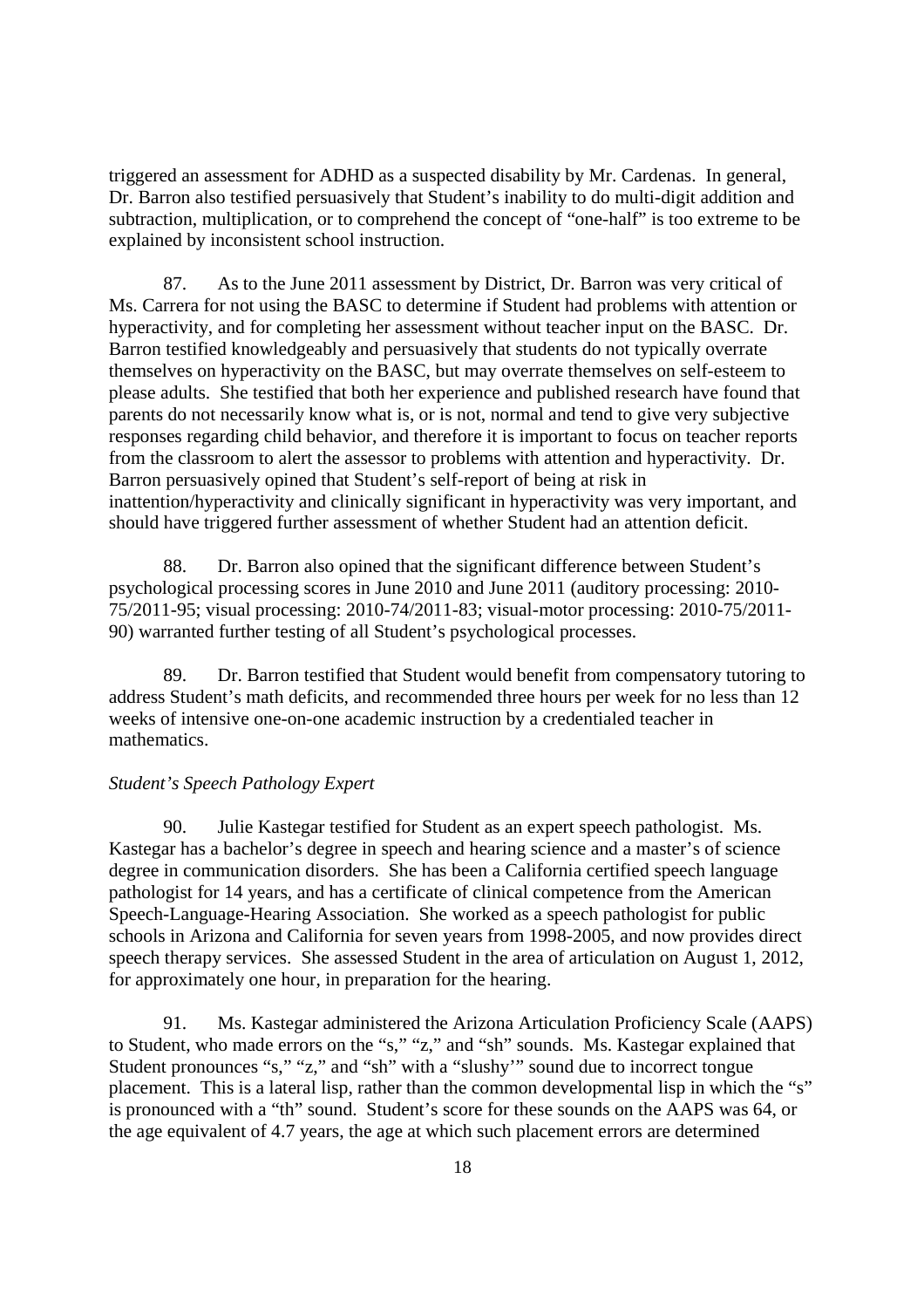unlikely to change without remediation. Nonetheless, Ms. Kastegar rated Student's speech to be 96 percent intelligible. Ms. Kastegar speculated that someone Student's age might suffer adverse attention from her lisp, but she did not ask Student about it, and had gotten the impression from Student that Student was socially involved with her peers.

92. Ms. Kastegar recommended that Student be found eligible for special education and related services as a student with speech or language impairment, due to Student's articulation error. Ms. Kastegar recommended that Student be given one hour of speech therapy per week for 26 weeks "as a start" to addressing Student's lateral lisp.

### LEGAL CONCLUSIONS

1. As the petitioning party, Student has the burden of persuasion on all issues. (*Schaffer v. Weast* (2005) 546 U.S. 49, 56-62 [126 S.Ct. 528, 163 L.Ed.2d 387].)

2. Student contends that District failed to provide her a FAPE by failing to meet its "child find" obligations for the 2010-2011 and 2011-2012 school years. Specifically, Student contends that District failed to assess her in all areas of suspected disability in Spring 2010 (Issue  $1(a)$ ) and in Spring 2011 (Issue  $2(a)$ ), because District's assessments did not address suspected ADHD and articulation disorder. Student further contends that District should have found her eligible for special education under the eligibility categories of specific learning disability and other health impairment, due to Student's severe discrepancy between ability and achievement and inability to learn due to attention deficit disorder at IEP team meetings on September 22, 2010 (Issue 1(b)) and September 29, 2011 (Issue 2(b)).<sup>5</sup>

3. District contends that it assessed Student in all areas of suspected disability in spring of 2010 and 2011. District also contends that Student was not eligible for special education under either of those categories, and that even if Student had ADHD or a severe discrepancy between cognitive ability and achievement, Student did not require special education. $\frac{6}{6}$ 

<sup>5</sup> Student's complaint references only eligibility for OHI on the basis of ADHD. However, as both parties presented evidence and briefed issues regarding SLD eligibility, and ADHD is a psychological process disorder that may be used to qualify for either OHI or SLD eligibility (Ed. Code, § 56339, subd. (a)), both eligibility categories are analyzed in this Decision.

<sup>6</sup> District also contends that Student's claim is not cognizable under the IDEA because (i) no claim may be brought against a school district for past failure to find a student eligible for special education, (ii) a parent's consent to an IEP bars later challenge to that IEP, and (iii) the current holder of Student's educational rights, Ms. Redman, cannot challenge the September 22, 2010 IEP to which the previous holder of educational rights, Mother, consented, because Mother "still agrees with the conclusions reached at the 2010 IEP." The first contention was raised at the Prehearing Conference (PHC) and decided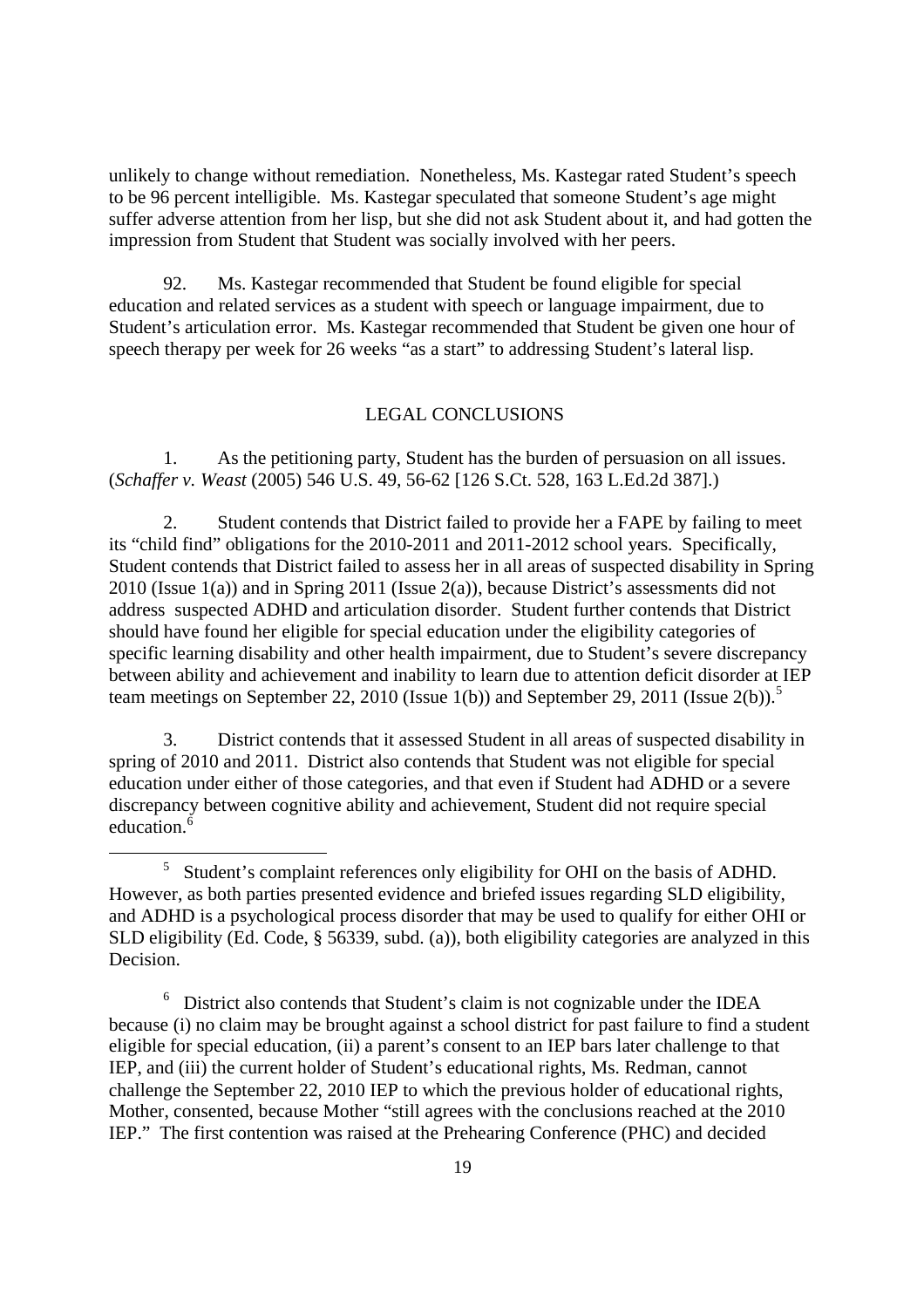#### *Applicable Law*

4. The Individuals with Disabilities Act (IDEA) and California special education law provide that children with disabilities have the right to a FAPE that emphasizes special education and related services designed to meet their unique needs and to prepare them for employment and independent living. (20 U.S.C. § 1400(d); Ed. Code § 56000.) FAPE consists of special education and related services that are available to the child at no charge to the parent or guardian, meet the standards of the State educational agency, and conform to the student's individual education program. (20 U.S.C. § 1401(9).) "Special education" is defined as "specially designed instruction at no cost to the parents, to meet the unique needs of a child with a disability…." (20 U.S.C. § 1401(29).) California law also defines special education as instruction designed to meet the unique needs of individuals with exceptional needs coupled with related services as needed to enable the student to benefit fully from instruction. (Ed. Code, § 56031.) "Related services" are transportation and other developmental, corrective and supportive services as may be required to assist the child in benefiting from special education. (20 U.S.C. § 1401(26).) In California, related services are called designated instruction and services (DIS), which must be provided if required to assist the child in benefiting from special education. (Ed. Code, § 56363, subd. (a).)

5. A school district is required to actively and systematically seek out, identify, locate, and evaluate all children with disabilities, including homeless children, wards of the state, and children attending private schools, who are in need of special education and related services, regardless of the severity of the disability, including those individuals advancing from grade to grade. (20 U.S.C. §1412(a)(3)(A); Ed. Code, §§ 56171, 56301, subds. (a) and (b).) These duties are often described as a district's "child find" obligations. "The purpose of the child-find evaluation is to provide access to special education." (*Fitzgerald v. Camdenton R-III School District* (8th Cir. 2006) 439 F.3d 773, 776.)

6. For purposes of evaluating a child for special education eligibility, a school district must ensure that "the child is assessed in all areas of suspected disability." (20) U.S.C. § 1414(b)(3)(B); Ed. Code, § 56320, subd. (f).) The initial evaluation must consist of procedures to determine whether a child is a child with a qualifying disability and to determine the educational needs of the child. (20 U.S.C. § 1414(a)(1)(c).) In conducting the evaluation, a district must "use a variety of assessment tools and strategies to gather relevant functional, developmental, and academic information, including information provided by the parent, that may assist in determining" whether the child is a child with a disability and the contents of an individualized education program. (20 U.S.C. § 1414(b)(2)(A); see also Ed.

against the District in the PHC Order. That contention was also raised, and rejected, in *Compton Unified School Dist. v. Addison* (2010) 598 F.3d 1181, 1184. As to the second and third contentions, whether or not a parent consents to an IEP has no bearing on a school district's obligations to conduct child find and offer a FAPE, and whether a former holder of Student's educational rights "agrees" with the timely claims brought by current holder of Student's educational rights is irrelevant to this proceeding.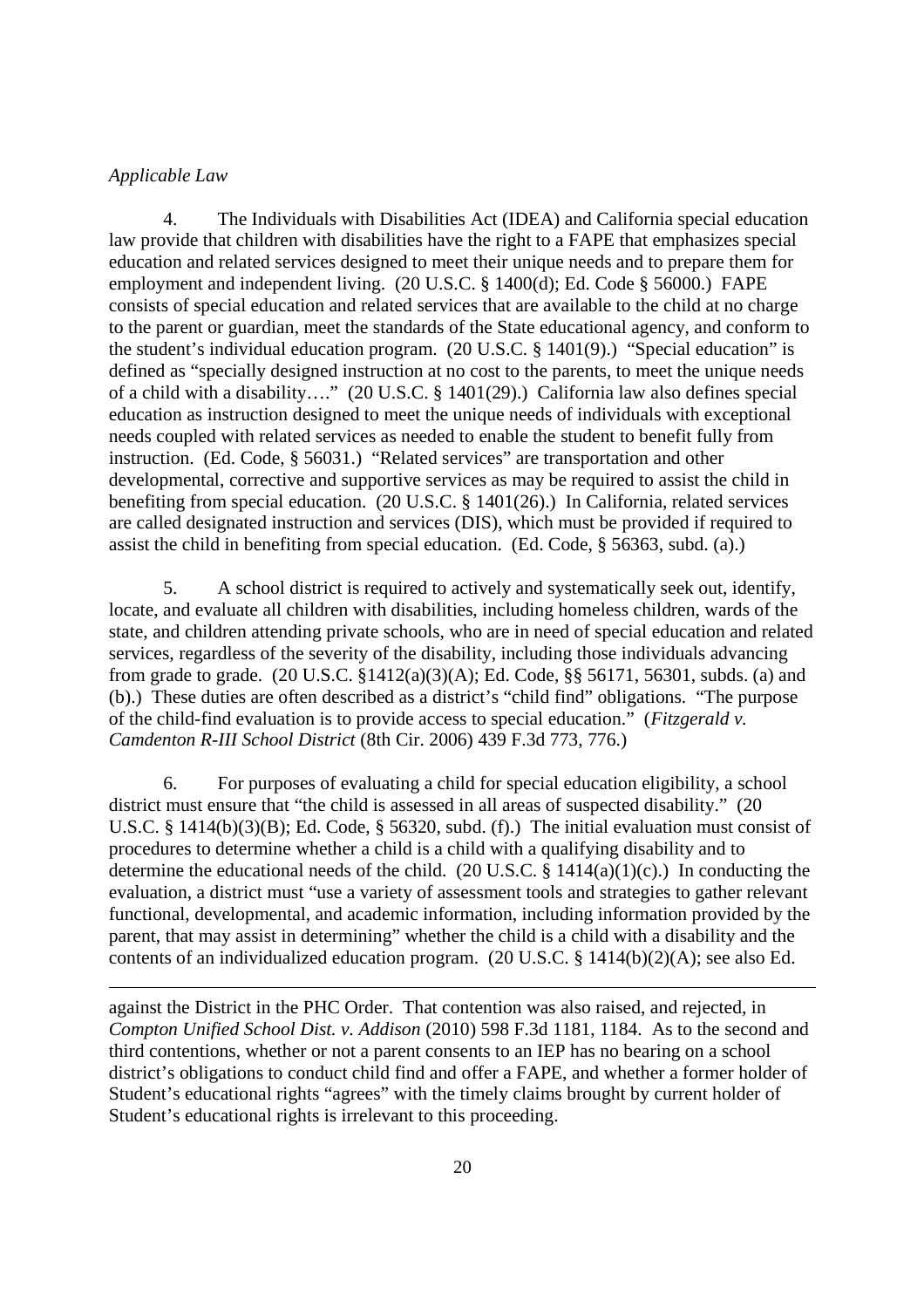Code, § 56320.) A school district is required to ensure that the evaluation is sufficiently comprehensive to identify all of the child's needs for special education and related services. (34 C.F.R. § 300.304(c)(6).) The determination of what tests are required is made based on information known at the time. (See *Vasheresse v. Laguna Salada Union School District* (N.D. Cal. 2001) 211 F.Supp.2d 1150, 1157-1158 [assessment adequate despite not including speech/language testing where concern prompting assessment was deficit in reading skills].)

7. A failure to assess a child in an all areas related to the suspected disability is a procedural violation of the IDEA. (*Park, ex rel. Park v. Anaheim Union High School Dist.* (9th Cir. 2006) 464 F.3d 1025, 1032.) In the event of a procedural violation, a denial of FAPE may only be found if that procedural violation impeded the child's right to a FAPE, significantly impeded the parents' opportunity to participate in the decision making process regarding the provision of a FAPE, or caused deprivation of educational benefits. (Ed. Code,  $§$  56505, subd. (f)(2).)

8. A student is eligible for special education and related services if he or she is a "child with a disability" such as mental retardation, hearing impairment, speech or language impairment, visual impairment, emotional disturbance, orthopedic impairment, autism, traumatic brain injury, other health impairments, or specific learning disabilities, and as a result thereof, needs special education and related services that cannot be provided with modification of the regular school program. (20 U.S.C. § 1401(3)(A); 34 C.F.R. § 300.8(a)(1); Ed. Code, § 56026, subds. (a) & (b).)

9. The law defines an individual with exceptional needs as one who, because of a disability, requires instruction and services which cannot be provided with modification of the regular school program in order to ensure that the individual is provided a FAPE. (Ed. Code, § 56026, subd. (b).) A pupil shall be referred for special education instruction and services only after the resources of the regular education program have been considered and, where appropriate, utilized. (Ed. Code, § 56303.) A pupil shall not be determined to be an individual with exceptional needs if the prevailing factor for the determination is one of the following: (A) lack of appropriate instruction in reading; (B) lack of appropriate instruction in mathematics; (C) limited English proficiency; or (D) if the pupil does not otherwise meet the eligibility criteria under federal and California law. (Ed. Code, § 56329, subd. (a)(2).)

10. California law recognizes that ADD and ADHD are often underlying conditions for SLD or OHI eligibility. A student "whose educational performance is adversely affected by a suspected or diagnosed attention deficit disorder or attention deficit hyperactivity disorder," and who meets the eligibility criteria for SLD or OHI, is entitled to special education and related services. (Ed. Code, § 56339, subd. (a).)

11. For eligibility purposes, OHI is defined, in relevant part, as "having limited strength, vitality, or alertness, including a heightened alertness to environmental stimuli, that results in limited alertness with respect to the educational environment, that…is due to chronic or acute health problems such as…attention deficit disorder or attention deficit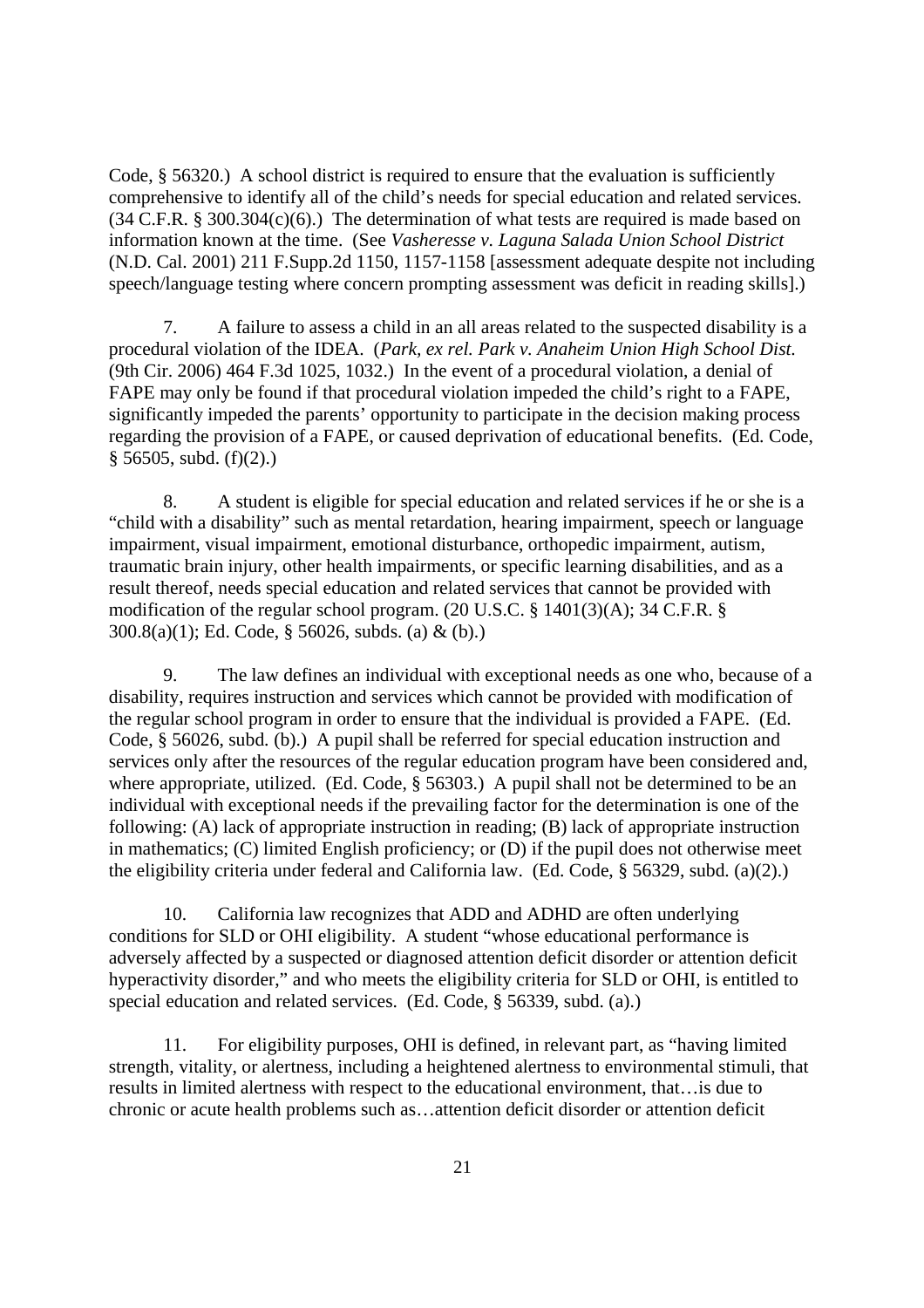hyperactivity disorder…and [a]dversely affects a child's educational performance." (34 C.F.R. § 300.8(c)(9); see also Cal. Code Regs., tit. 5, § 3030, subd. (f).)

12. A child qualifies for special education under the category of SLD if he or she has "a disorder in one or more of the basic psychological processes involved in understanding or in using language, spoken or written, which may manifest itself in the imperfect ability to listen, think, speak, read, write, spell, or perform mathematical calculations." (Ed. Code, § 56337, subd. (a).) Basic psychological processes include attention, visual processing, auditory processing, sensory-motor skills, and cognitive abilities including association, conceptualization and expression. (Cal.Code Regs., tit. 5, § 3030, subd.  $(j)(1)$ .)

13. California law provides three alternative methods that a school district may use to determine whether a child requires special education due to SLD. (Ed. Code, § 56337.) A district may use a "process that determines if the pupil responds to scientific, research-based intervention" as part of the assessment procedures (the RTI approach.). (Ed. Code, § 56337, subd. (c).) Alternatively, a district may "take into consideration whether a pupil has a severe discrepancy between achievement and intellectual ability in oral expression, listening comprehension, written expression, basic reading skill, reading comprehension, mathematical calculation, or mathematical reasoning," by computing and measuring mathematical differences between ability and achievement scores on standardized testing (the severe discrepancy approach).<sup>7</sup> (Ed. Code, § 56337, subd. (b).) Third, when standardized tests do not reveal a severe discrepancy, "the [IEP] team may find that a severe discrepancy does exist, provided that the team documents in a written report that the severe discrepancy between ability and achievement exists as a result of a disorder in one or more basic psychological processes," and identifies the area, the degree, and the basis and method used in determining the discrepancy after consideration of: 1) data obtained from standardized assessment instruments; 2) information provided by the parent; 3) information provided by the pupil's present teacher; 4) evidence of the pupil's performance in the regular and/or special classroom obtained from observations, work samples, and group test scores; 5)

<sup>&</sup>lt;sup>7</sup> "When standardized tests are considered to be valid for a specific pupil, a severe discrepancy is demonstrated by: first, converting into common standard scores, using a mean of 100 and standard deviation of 15, the achievement test score and the ability test score to be compared; second, computing the difference between these common standard scores; and third, comparing this computed difference to the standard criterion which is the product of 1.5 multiplied by the standard deviation of the distribution of computed differences of students taking these achievement and ability tests. A computed difference which equals or exceeds this standard criterion, adjusted by one standard error of measurement, the adjustment not to exceed 4 common standard score point, indicates a severe discrepancy when such discrepancy is corroborated by other assessment data which may include other tests, scales, instruments, observations and work samples as appropriate." (Cal. Code Regs., tit. 5,  $\frac{8}{3030}$ , subd. (i)(4)(A).)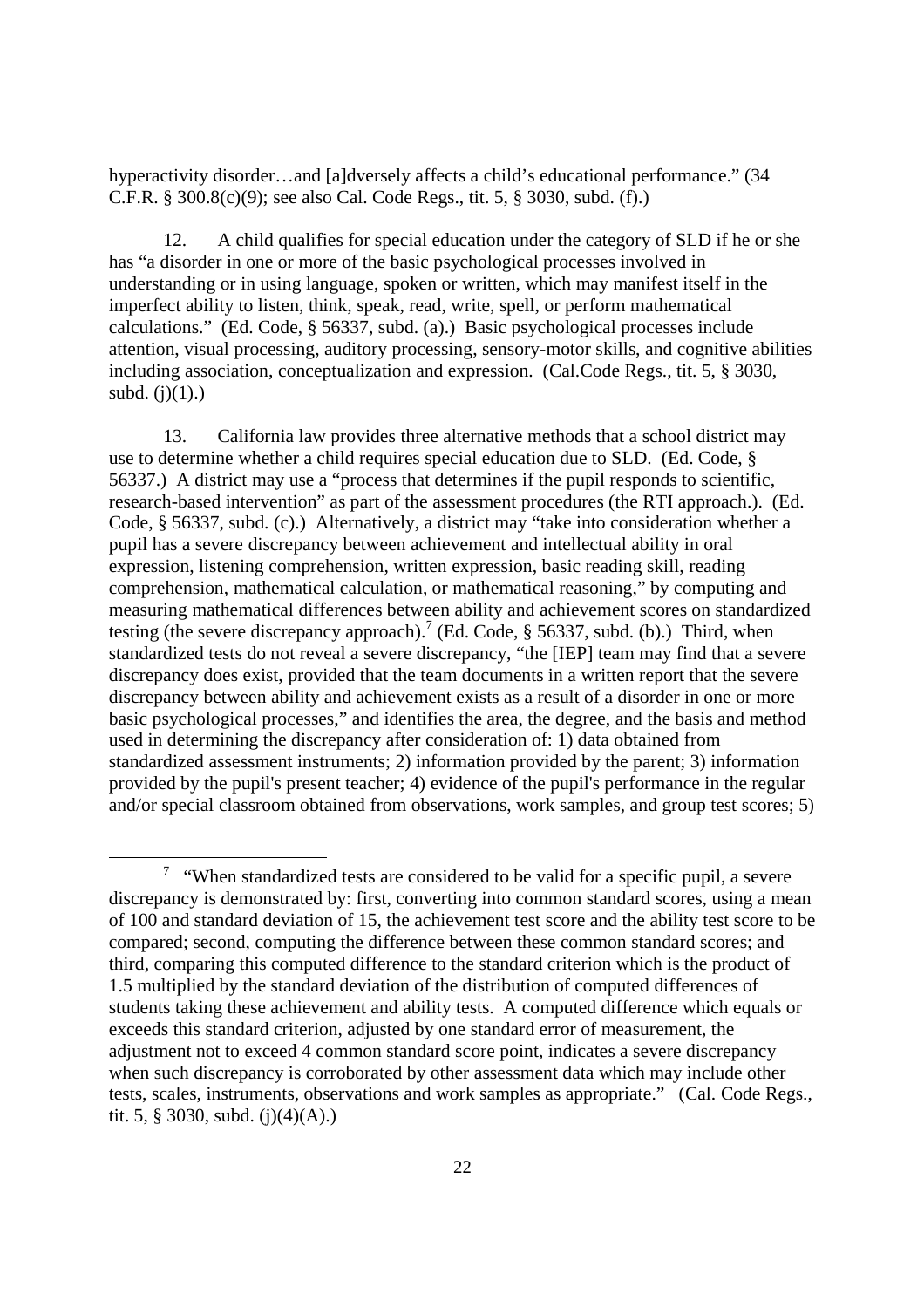consideration of the pupil's age, particularly for young children; and 6) any additional relevant information. (Cal. Code Regs., tit. 5,  $\S$  3030, subd. (j)(4)(C).)

14. SLD eligibility does not include a learning problem "that is primarily the result of visual, hearing, or motor disabilities, of mental retardation, of emotional disturbance, or of environmental, cultural, or economic disadvantage." (Ed. Code, §56337, subd. (a).) In addition, a discrepancy "shall not be primarily the result of limited school experience or poor school attendance." (Cal. Code Regs., tit. 5, § 3030, subd. (j)(5).)

15. A student is eligible for special education under the category of language or speech disorder, also known as speech and language impairment (SLI), when he or she demonstrates difficulty understanding or using spoken language to such an extent that it adversely affects his or her educational performance and cannot be corrected without special education and related services. (Ed. Code, § 56333.) The difficulty understanding or using spoken language must result from certain statutorily delineated causes, including, as relevant here, "articulation disorders, such that the pupil's production of speech significantly interferes with communication and attracts adverse attention." (*Ibid.*; Cal. Code Regs., tit. 5, § 3030, subd. (c)(1)(A).) Significant interference occurs when the pupil's production of a sound is below that expected for his or her chronological age and adversely affects educational performance. (Cal. Code Regs., tit. 5, § 3030, subd. (c)(1)(A).)

16. If found eligible for special education, the IDEA requires a school district to provide a student with a "basic floor of opportunity," which "consists of access to specialized instruction and related services which are individually designed to provide educational benefit to" a child with special needs. (*Board of Education of the Hendrick Hudson Central School Dist. v. Rowley* (1982) 458 U.S. 176, 200 [102 S.Ct. 3034] ("*Rowley*"). In *Rowley*, the Supreme Court expressly rejected an interpretation of the IDEA that would require a school district to "maximize the potential" of each special needs child "commensurate with the opportunity provided" to typically developing peers. (*Id.* at p. 200.) Instead, *Rowley* interpreted the FAPE requirement of the IDEA as being met when a child receives access to an education that is reasonably calculated to "confer some educational benefit" upon the child. (*Id.* at pp. 200, 203-204.)

17. A school district's determinations regarding special education, including eligibility, are based on what was objectively reasonable for the district to conclude given the information the district had at the time of making the determination. A district cannot "be judged exclusively in hindsight" but instead, "an IEP must take into account what was, and what was not, objectively reasonable…at the time the IEP was drafted." (*Adams v. State of Oregon* (9th Cir. 1999) 195 F.3d 1141, 1149, citing *Fuhrman v. East Hanover Bd. Of Education* (3d Cir. 1993) 993 F.2d 1031, 1041.)

### *Analysis of Issue 1– Assessments and Eligibility in the 2010-2011 School Year*

18. Student demonstrated by a preponderance of the evidence that District failed to assess Student in all areas of suspected disability in June 2010. District had information in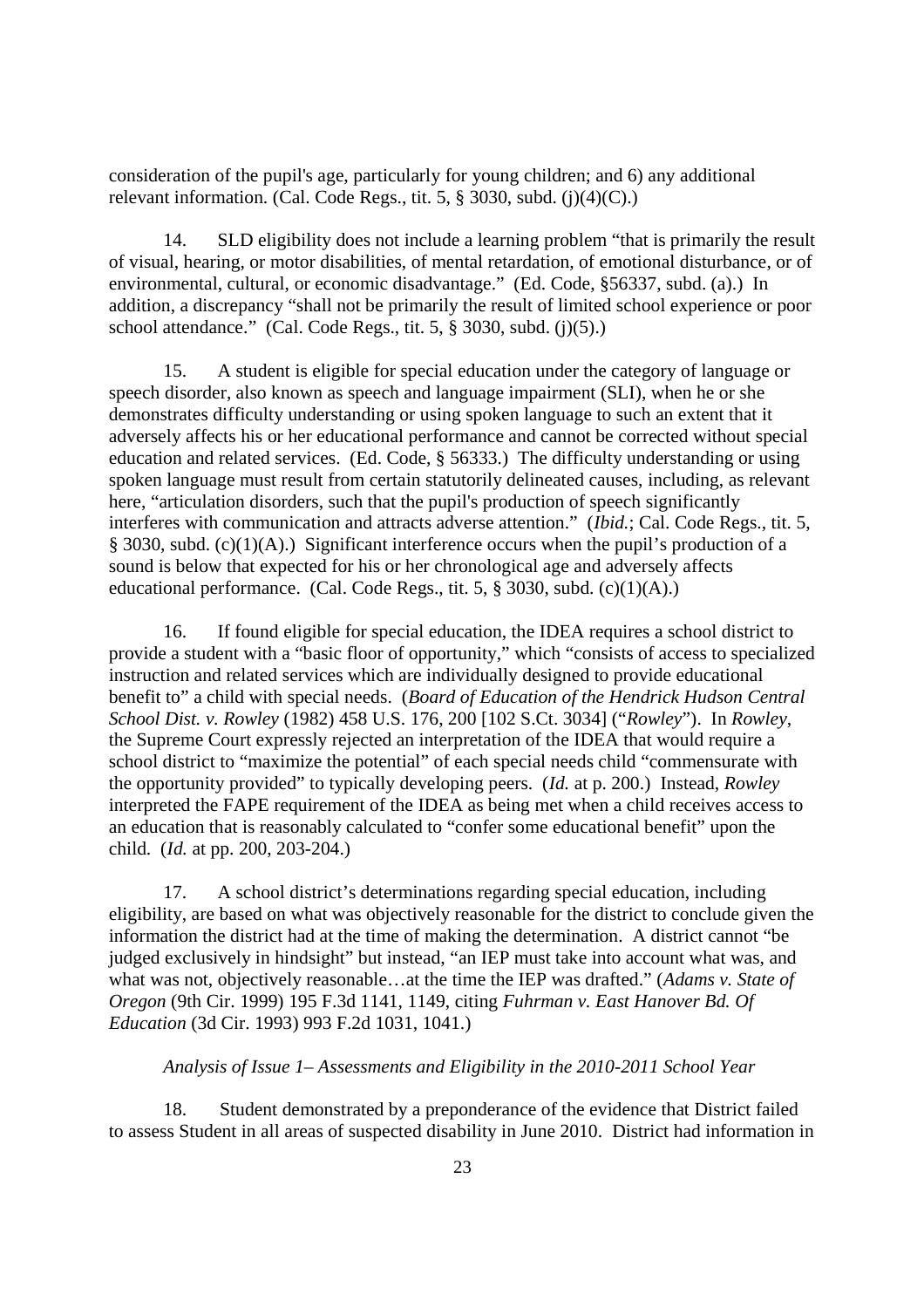June 2010 that should have prompted assessment of Student for ADHD or other attention disorders as a suspected area of need. Student did not demonstrate by a preponderance of the evidence that District was required to assess Student for speech and language impairment. (Legal Conclusions 19 and 20).

19. The weight of the evidence supports a finding that District was aware by June 2010 that Student was exhibiting significant signs of ADHD, but failed to assess Student for ADHD or other attention or psychological processing problems that may have manifested in limited strength, vitality or alertness, an impaired ability of Student to listen, think, speak, read, write, spell or do mathematical calculations, or have otherwise affected her educational performance. Contrary to District's contention that teacher comments that Student was capable of doing the work if she was motivated and Mr. Carrera's speculation that Student had missed opportunities to practice academic skills during her foster home and school changes adequately explained Student's poor educational performance, the weight of the evidence showed attention and processing disorders should have been suspected by spring 2010. Student's teachers wrote not that Student performed when motivated, but when "pushed," and reported extensively on Student's failure to attend or engage, lack of organization to the point of failing to bring materials to class, distractibility, disruptive behavior, and learning best when separated, all of which should have triggered an assessment of Student for suspected attention disorder. Student's behaviors in class were so significant that Ms. Horejsi characterized Student as a "ringleader," and Mr. Reichlin responded so negatively to the BBRS-2 that his responses were rated to be viewed with caution. The teachers' comments about Student failing to bring materials to class, being more interested in talking than learning, and being unengaged should have alerted District to assess for ADHD, rather than having been used to justify lack of further inquiry into Student's poor academic performance. District's own assessment of Student's academic skills at the third or fourth grade level renders District's reliance on Student's lack of motivation as the explanation for failing seventh grade curriculum unreasonable. There was no evidence presented that Student had changed schools mid-year more than once, that one mid-year move had created gaps in her education, or that Student had missed opportunities to practice academic skills while in foster placements. Student's poor educational performance was not explained by lack of motivation or missed instruction or skill practice, and further inquiry, particularly in the area of attention disorders, was required under District's child find obligation. (Factual Findings 4-18, 21-23, 83, 85, 86 and Legal Conclusions 1, 4-14.)

20. However, Student failed to demonstrate by a preponderance of the evidence that by June 2010, District had reason to suspect a speech and language disorder. Student's "slushy" pronunciation of "s" sounds was a mild articulation error that did not make it difficult for Student to communicate in the classroom, or significantly affect her intelligibility. Although Student's slushy "s" sound on a developmental scale was below that for her chronological age, there was no evidence that it adversely affected her educational performance. Student's own speech and language expert, Julie Kastegar, testified that Student was 96 percent intelligible without remediation of her lateral lisp, and District's teachers and assessors testified persuasively and consistently that Student was able to ask questions in class and was readily understood. No evidence was presented that Student's lisp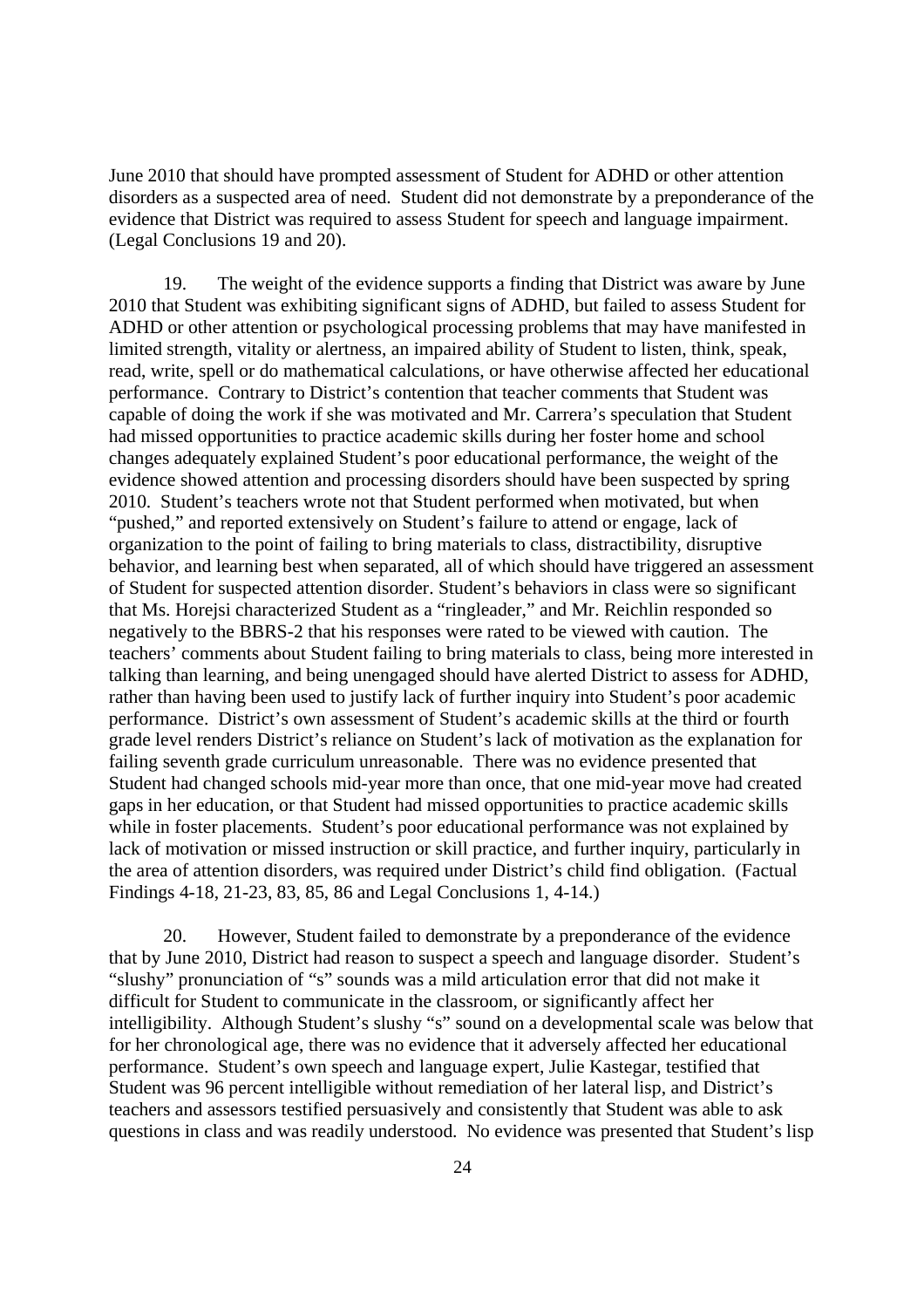attracted adverse attention, and there was extensive evidence that Student was sociable and had a network of friends both on and off campus. District did not violate its child find obligation by failing to assess Student in 2010 for a speech or language impairment. (Factual Findings 5, 17-19, 90, 91 and Legal Conclusions 1, 4-10, 15.)

21. The weight of the evidence established that Student was deprived of an educational benefit following the assessments because she should have been found eligible for special education under the category of OHI on the basis of her ADHD at the time of the September 22, 2010 IEP team meeting. However, the evidence did not show that Student should have been found eligible for special education under the category of SLD. (Legal Conclusions 18, 19, 22-26.)

22. Student established that she had limited attention due to life-long ADHD, which seriously impacted her ability to attend in the school environment and would have qualified her for special education under the eligibility category of OHI. Student's ADHD manifested itself in Student forgetting to bring materials to class, speaking with friends in class, speeding through assignments at the cost of comprehension, lacking sustained focus in the classroom, being disengaged, "zoning out," disrupting peers, and working best when separated from her peers, all of which were disruptive to the learning process. (Factual Findings 4-18, 21-23, 70, 77, 81-86 and Legal Conclusions 1, 4, 8-11, 16-19.)

23. The weight of the evidence also established that as of September 22, 2010, Student required instruction and services that could not be provided with modification of the regular eighth grade curriculum. Tutoring by eighth grade teachers in eighth grade curriculum in the eighth grade classrooms would not have met Student's needs, as Student was tested by District as having third and fourth grade level math and reading skills. Such tutoring was by its nature for very short periods of time, during lunch or after school, and on an as-available basis, and patently insufficient to overcome Student's four-year delay in academic skills. Student's math intervention class at Enterprise in the seventh grade had not provided the necessary support for Student, who entered Algebra I in eighth grade without the ability to add or subtract large numbers, to multiply, divide or calculate with fractions, or to even understand the concept of one-half. Despite Student's promises to "try harder" to focus in class and do homework, District's assessment results showed Student incapable of performing at an eighth grade level in reading and math. In fact, Student failed Algebra I in 2010-2011, and had to take the course again in ninth grade. Lastly, the September 22, 2010 IEP team did not even offer District tutoring to Student to determine if general education interventions would succeed, but instead asked a social worker to arrange private afterschool tutoring. The evidence established that District could not meet Student's needs with modifications in the general education classroom, and that she should have been found eligible under the OHI category and provided appropriate services. (Factual Findings 6, 13, 14, 20, 22, 23, 26 and Legal Conclusions 4-18, 20-23, 26, 28, 70, 77, 81-86 and Legal Conclusions 1, 4, 8-11, 16-19, 22.)

24. As to eligibility for SLD, the weight of the evidence did not establish that, in spring 2010, Student had a severe discrepancy between intellectual ability and achievement.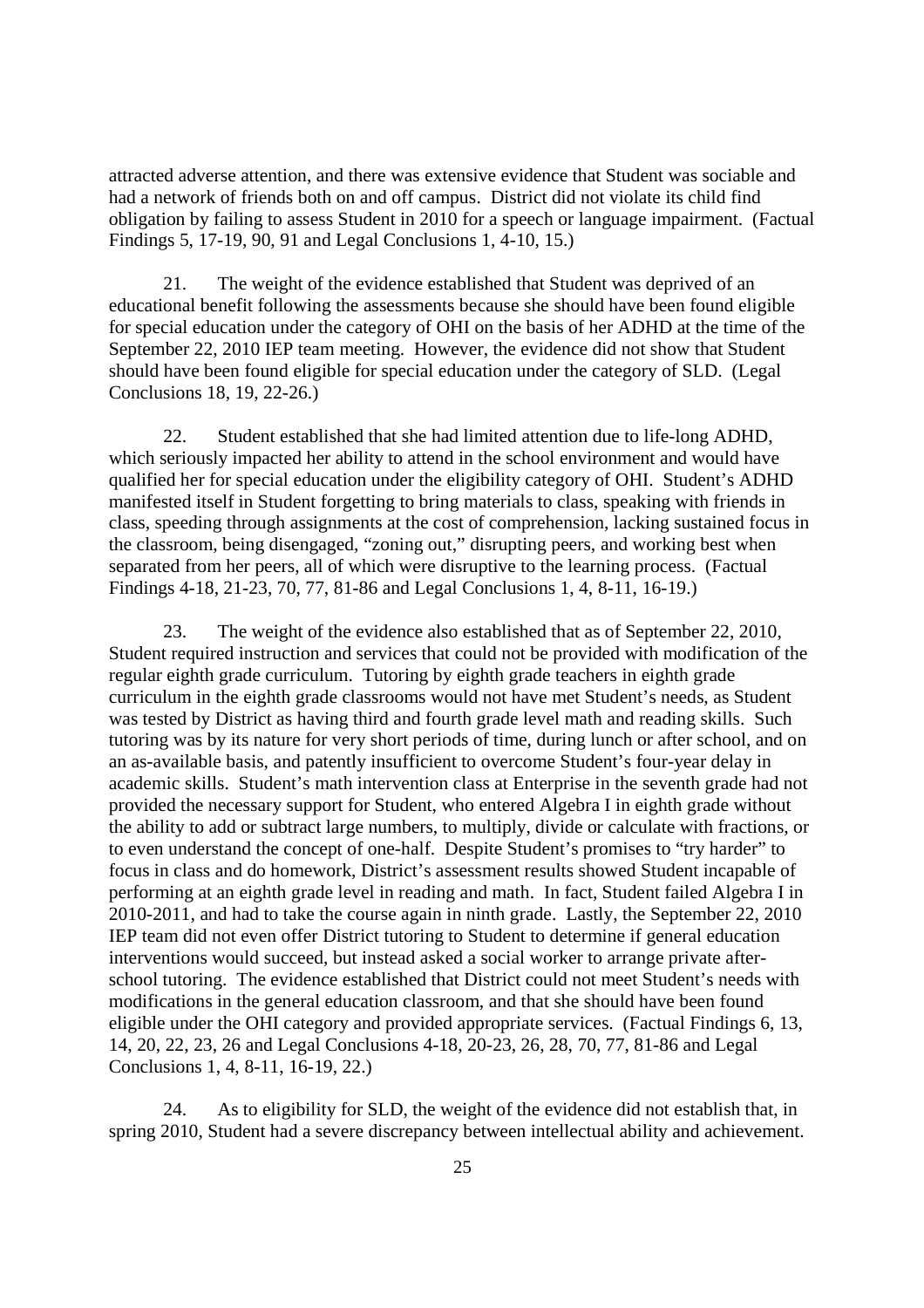School districts may choose to use either the severe discrepancy model or the RTI model to determine if a student is eligible for special education, and District used the severe discrepancy model. Student failed to meet her burden of establishing that she met all three of the criteria for SLD eligibility under the severe discrepancy model, that is, that Student had (i) a disorder in one or more of the basic psychological processes and (ii) a severe discrepancy between intellectual ability and achievement (iii) that cannot be provided for with modification of the regular school program. The testimony of Mr. Cardenas that standardized testing did not show the necessary discrepancy between intellectual ability and achievement under the severe discrepancy model was uncontradicted. Dr. Barron testified that she did not use the severe discrepancy model in evaluating Student's standardized test scores for SLD. Without such a severe discrepancy, Student did not qualify for SLD using the severe discrepancy model, even with a disorder in the basic psychological processes of attention, visual processing, auditory processing and sensory-motor skills, and the need for modification of grade level curriculum. (Factual Findings 8-16, 20, 82 and Legal Conclusions 1, 4, 8-10, 12-14, 16, 17.)

25. Student contends that in the absence of standardized tests revealing a severe discrepancy, the IEP team should have used the alternate model provided by statute and found that a severe discrepancy between ability and achievement existed as a result of Student's chronic ADHD based upon consideration of: (1) data obtained from standardized assessment instruments; (2) information provided by the parent; (3) information provided by the pupil's present teacher; (4) evidence of the pupil's performance in the regular and/or special classroom obtained from observations, work samples, and group test scores; (5) consideration of the pupil's age, particularly for young children; and (6) any additional relevant information. However, the language of that statute is permissive, not mandatory, and although the September 22, 2010 IEP team could have used alternate criteria to find Student eligible for SLD, it was not required to do so. (Legal Conclusion 13.)

26. Nonetheless, had the IEP team used this alternate method, Student failed to meet her burden of establishing SLD eligibility under the alternate model: (1) Standardized testing by Mr. Cardenas demonstrated that Student's low and average academic achievement was commensurate with her low average to borderline intellectual ability; (2) Student's foster mother had no areas of academic concern; (3) Ms. Horejsi reported that Student had poor reading comprehension and struggled with inference, but could write satisfactorily when pushed, and Mr. Reichlin reported that Student was "on par" with other students in his math intervention class, neither of which demonstrated that Student's performance was severely discrepant with her ability; (4) Mr. Cardenas observed Student being engaged and doing her work in the Mr. Reichlin's math intervention class; (5) Student's standardized academic achievement scores showed that Student was performing well below her same age peers; and (6) Student's previous assessment by Dr. Collins-Faulkner had measured Student's cognitive ability at such an impaired level that she had given Student a provisional diagnosis of mild mental retardation. Taken together, this information suggests that Student was performing at or near her ability level, rather than that Student was performing far below her potential. On this evidence, Student failed to meet her burden of establishing that, had the IEP team used the alternate method permitted by statute, she would have been found to have a severe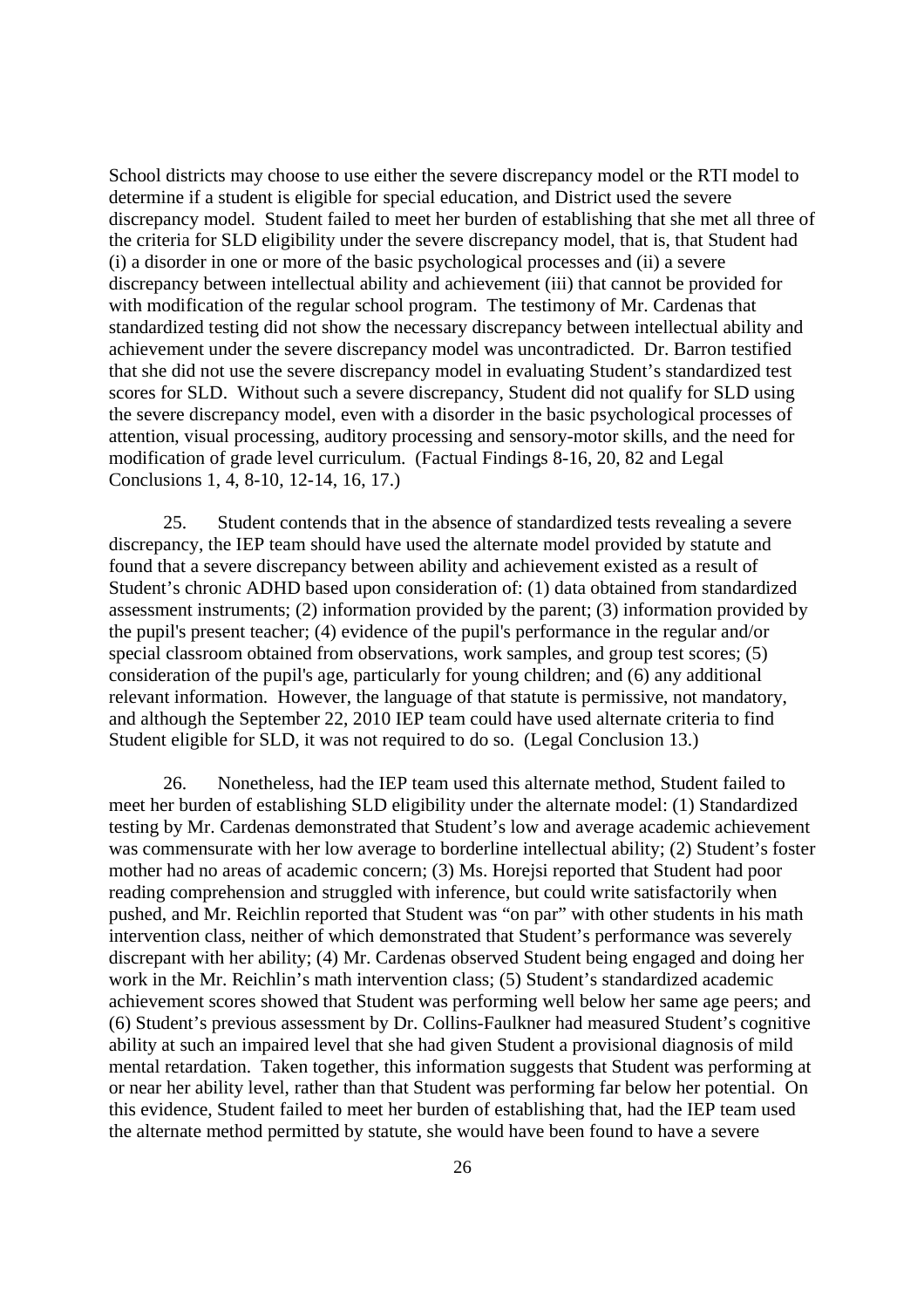discrepancy between intellectual ability and achievement, and in light of her ADHD and need for modification of the general education curriculum, made eligible under the eligibility category of SLD. (Factual Findings 4, 5, 8-17, 20 and Legal Conclusions 1, 4, 8-10, 12-14, 16-19, 24, 25.)

### *Analysis of Issue 2 – Assessment and Eligibility in the 2011-2012 School Year*

27. Student demonstrated by a preponderance of the evidence that when Student was again assessed in June 2011, District obtained additional information which should have prompted an assessment of Student for an attention disorder as a suspected disability, yet District failed to properly perform a behavior and attention assessment of Student, and summarily dispensed with an attempted behavior and attention assessment without a replacement measure. (Legal Conclusions 28 and 29.)

28. The weight of the evidence established that District was aware by June 2011 that Student was exhibiting significant signs of ADHD, but failed to assess Student for ADHD or other attention problems that may have manifested in limited strength, vitality or alertness, an impaired ability of Student to listen, think, speak, read, write, spell or do mathematical calculations, or have otherwise affected her educational performance. In June 2011, Ms. Carrera began an assessment of Student's behavior and attention by distributing the BASC rating scales to Student's teachers, but when none of the BASC scales were returned, she simply abandoned that portion of her assessment, leaving Student's attention and classroom behavior unassessed. Ms. Carrera's distribution of the Devereaux to Foster Parent was not a substitute for the teacher portion of the BASC, because it neither assessed for attention nor was distributed to persons knowledgeable about Student's behavior in the school environment. Student self-reported being at risk in inattention/hyperactivity and having clinically significant hyperactivity, which should have triggered further assessment of whether Student had an attention deficit. In addition, Ms. Carrera's psychological processing scores varied significantly from those a year earlier, which should have prompted further assessment to explain the discrepancy. Ms. Carrera admitted at hearing that she had not formed an opinion from her assessment on the reason for Student's poor educational performance, rendering her assessment incomplete and of little guidance to the September 29, 2011 IEP team. District's failure to assess Student for ADHD or other attention problems in June 2011 was a violation of its child find obligations. (Factual Findings 8-18, 29-31, 33-51, 54, 70, 77, 81-88 and Legal Conclusions 1, 4-14.)

29. Student failed to demonstrate by a preponderance of the evidence that by June 2011, District had reason to suspect a speech and language disorder. As discussed in the analysis of Issue 1a, above, Student had a mild articulation error that did not make it difficult for Student to communicate in the classroom, significantly affect her intelligibility, or adversely affect her educational performance. Ms. Carrera communicated with Student during administration of standardized testing, and could understand her without difficulty, and District's teachers and assessors testified persuasively and consistently that Student was able to ask questions in class and be readily understood. Ms. Redman did not request addition of a speech and language assessment to the assessment plan, although the plan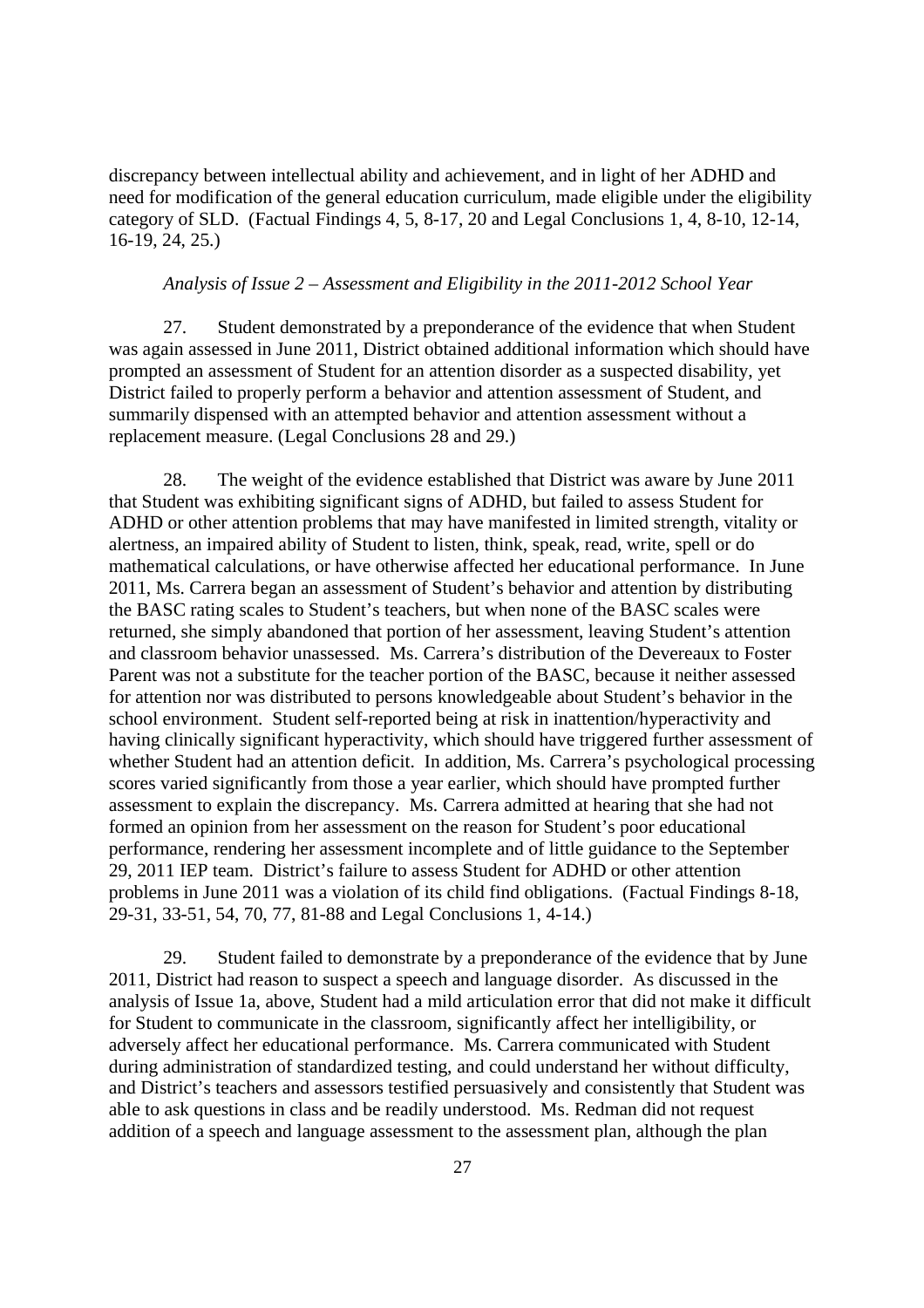explained that a child's ability to speak clearly could be assessed. District did not violate its child find obligation by failing to assess Student in 2011 for a speech or language disorder. (Factual Findings 5, 17-19, 31, 32, 38, 52-54, 90, 91 and Legal Conclusions 1, 4-10, 15.)

30. Student established by a preponderance of the evidence that she deprived of educational benefit because of the incomplete assessments because she should have been made eligible for special education under the category of OHI on the basis of her ADHD at the time of the September 29, 2011 IEP team meeting. However, Student failed to establish she should have been found eligible for special education under the category of SLD at that time. (Legal Conclusions 27-29, 31-35.)

31. Student met her burden of establishing by a preponderance of the evidence that, as of the September 29, 2011 IEP team meeting, she was eligible for special education under the eligibility category of OHI. Student established that she has limited attention due to chronic ADHD, which seriously impacted her ability to attend in the school environment. Student's ADHD manifested itself in Student's eighth grade English class, taught by S. Walker, the only teacher from whom Ms. Carrera received a report, as refusal to read in class "most of the time," failure to complete work, refusal to write essays, and failure to try in class, each of which was disruptive to the learning process. (Factual Findings 4-18, 21-23, 29-31, 33-51, 54, 70, 77, 81-88 and Legal Conclusions 1, 4, 8-11, 16-19, 21-23, 28.)

32. The weight of the evidence also established that as of September 29, 2011, Student required instruction and services that could not be provided with modification of the regular ninth grade curriculum. The recommendation by the September 29, 2011 IEP team that Student avail herself of tutoring by ninth grade teachers in ninth grade curriculum in ninth grade classrooms would not have met Student's needs. Although Ms. Carrera's testing of Student's academic skills placed her in the "below average" range in math and reading comprehension, and Student stated that she could "keep up in class," testing by District in June 2010 had demonstrated that Student possessed rudimentary third and fourth grade math and reading skills, and Student had failed her eighth grade Algebra I, English 8 and Literature classes, providing no reasonable basis to determine that Student could do ninth grade work.<sup>8</sup> Also, by September 29, 2011, Student's across-the-board CST scores of "far below basic" in English language arts, math, science and history-social science should have been available to the IEP team. The tutoring recommended was also for very short periods of time, during lunch or after school, and on an as-available basis, and patently insufficient to overcome Student's five-year delay in academic skills. District eventually placed Student in reading intervention classes in spring 2012, but the Reading Intervention class with Ms. Walker included special education as well as general education students, and Student only improved from approximately 40 percent of the skills necessary for the ninth grade level curriculum, to 50 percent, or to the fourth or fifth grade level, failing to support District's argument that a general education reading intervention class (assuming, for sake of argument, that Ms. Walker's class was a general education class) was sufficient to meet

<sup>8</sup> In fact, the following month, Student received failing grades in all of her ninth grade classes.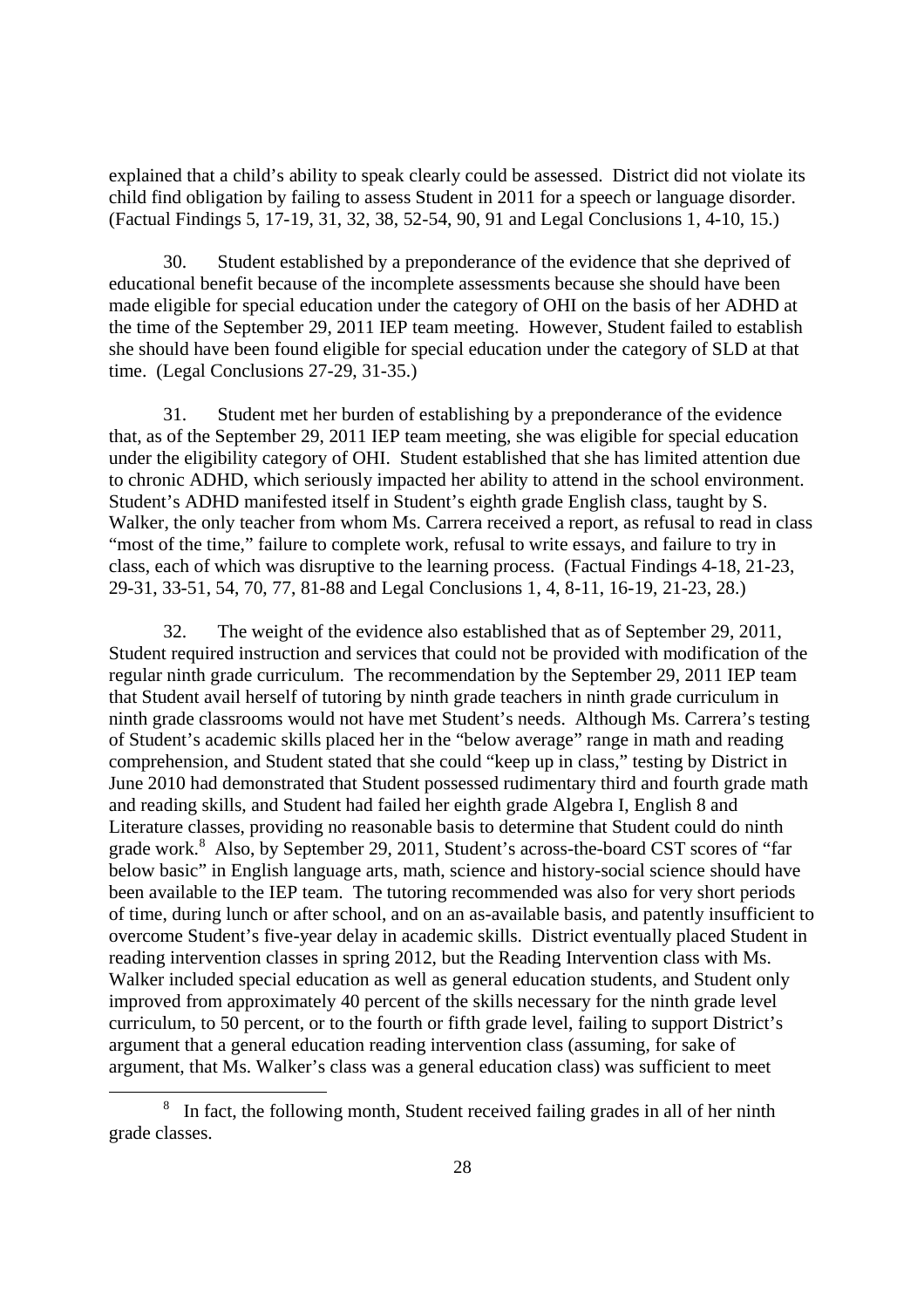Student's needs in the ninth grade curriculum. Student received a "D" grade in Math Intervention and failed Algebra I for a second time, requiring her to take Algebra I in the summer for a third time for "credit recovery," and Student continued to test in the impaired and borderline range on math and reading skills in May 2012, demonstrating that the ninth grade math intervention class did not meet Student's needs. (Factual Findings 4-18, 21-23, 28-31, 33-51, 53-54, 60-65, 67, 70, 77, 81-88 and Legal Conclusions 1, 4, 8-11, 16-19, 21- 23, 28, 31.)

33. To the extent Student argues for SLD eligibility, the weight of the evidence did not establish that, in spring 2011, Student had a severe discrepancy between intellectual ability and achievement. District elected to use the severe discrepancy model to interpret the results of its assessment, and the testimony of Ms. Carrera that standardized testing did not show a discrepancy between intellectual ability and achievement under the severe discrepancy model was uncontradicted. Dr. Barron testified that she did not use the severe discrepancy model in evaluating Student's standardized test scores for SLD. Without such a severe discrepancy, Student does not qualify for SLD using the severe discrepancy model, even with a disorder in the basic psychological processes of attention, visual processing, auditory processing and sensory-motor skills, and the need for modification of grade level curriculum. (Factual Findings 33-51, 82 and Legal Conclusions 1, 4, 8-10, 12-14, 16, 17, 21,  $24-26.$ 

34. As discussed at Legal Conclusion 25, Student contends that in the absence of standardized tests revealing a severe discrepancy, the IEP team should have used the alternate model provided by statute and found that a severe discrepancy between ability and achievement existed as a result of Student's ADHD based upon consideration of delineated factors. But again, the language of that statute is permissive, not mandatory, and although the September 29, 2011 IEP team could have used alternate criteria to find Student eligible for SLD, it was not required to do so. (Legal Conclusions 13, 25.)

35. Nonetheless, had the September 29, 2011 IEP team used this alternate method, Student fails to meet her burden of establishing SLD eligibility: (1) Standardized testing by Ms. Carrera demonstrated that Student's average and below average academic achievement was commensurate with her generally low average intellectual ability; (2) No areas of academic concern were reported, although it appears that Ms. Carreras did not ask Foster Parent, either, and did not ask Ms. Redman why she had requested the re-assessment, either; and Student reported herself "average" in school problems on the self-report portion of the BASC; (3) S. Walker reported that Student was an 'average reader;" (4) Ms. Carrera observed Student in her French I class actively listening to a video presentation and participating in a class discussion afterword; (5) Student's standardized academic achievement scores on the KTEA-II showed that Student was performing in the average range in reading and written language, and below average in mathematics, generally on par with her same-aged peers; and (6) Student's previous assessment by Mr. Cardenas had not found Student to have a severe discrepancy. Taken together, this information suggests that Student was performing at her ability level, rather than that Student was performing far below her potential, and that her difficulties with the ninth grade curriculum were the result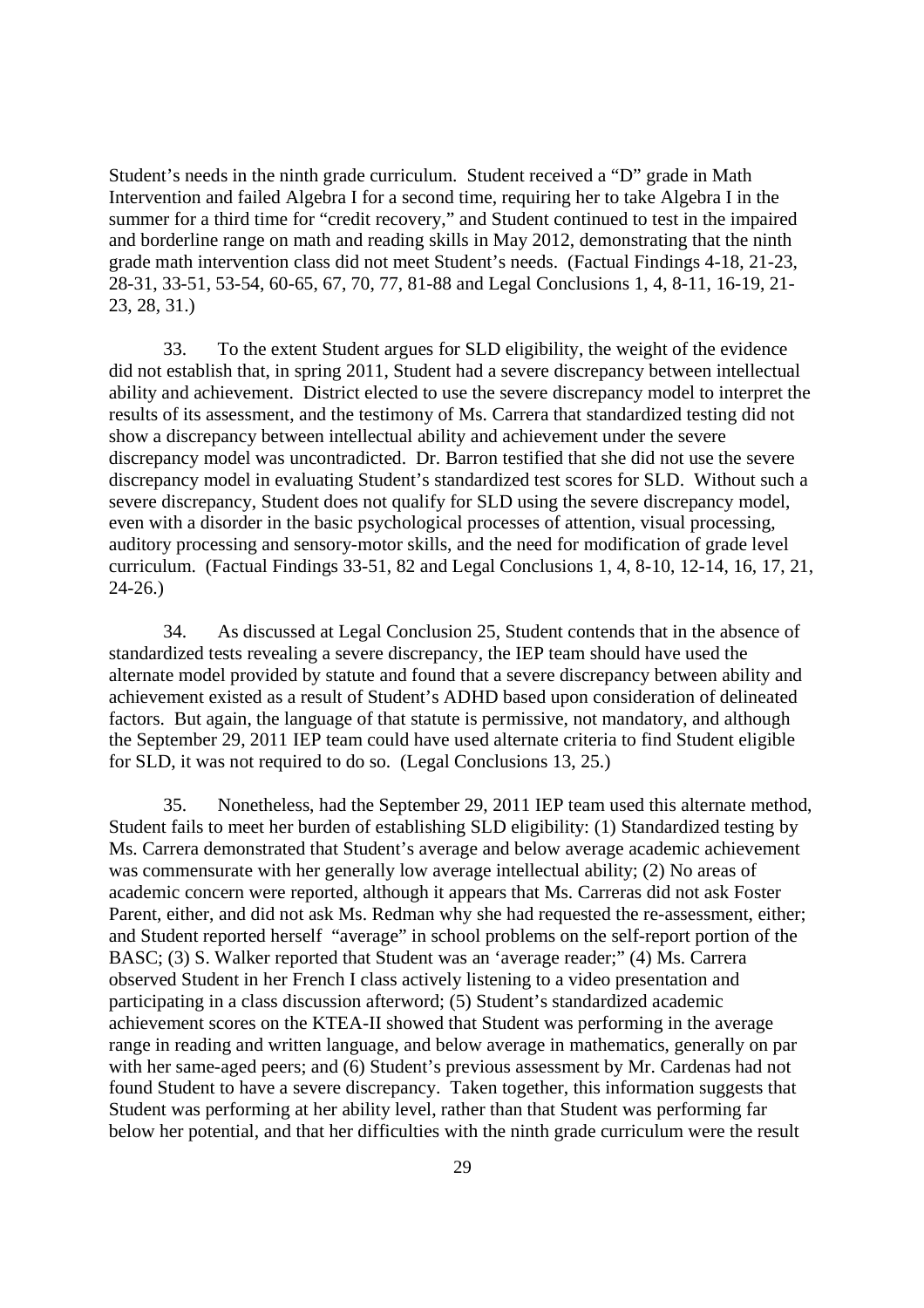of other factors. On this evidence, Student failed to meet her burden of establishing that, had the September 29, 2011 IEP team used the alternate method permitted by statute, she would have been found to have a severe discrepancy between intellectual ability and achievement, and in light of her ADHD and need for modification of the general education curriculum, made eligible under the eligibility category of SLD. (Factual Findings 20, 33-51 and Legal Conclusions 1, 4, 8-10, 12-14, 16, 17, 21, 24-26, 33, 34.)

#### *Remedy*

36. As discussed above, Student met her burden of demonstrating that she was denied a FAPE by District's failure to properly assess her and find her eligible for special education under the OHI eligibility category during the 2010-2011 and 2011-2012 school years. Accordingly, Student is entitled to compensatory education. (Legal Conclusions 1, 4, 8-11, 16, 17, 21-23, 30-32).

37. Under federal and state law, courts have broad equitable powers to remedy the failure of a school district to provide FAPE to a disabled child. (20 U.S.C. § 1415(i)(1)(C)(iii); Ed. Code, § 56505, subd. (g); see *School Committee of the Town of Burlington, Massachusetts v. Dept. of Education* (1985) 471 U.S. 359, 369 [105 S.Ct. 1996, 85 L.Ed.2d 385].) This broad equitable authority extends to an ALJ who hears and decides a special education administrative due process matter. (*Forest Grove School Dist. v. T.A.* (2009) 557 U.S. 230, 244, n. 11 [129 S.Ct. 2484, 174 L.Ed.2d 168].)

38. An ALJ can award compensatory education as a form of equitable relief. (*Park v. Anaheim Union High School Dist.* (9th Cir. 2006) 464 F.3d 1025, 1033.) Compensatory education is a prospective award of educational services designed to catch-up the student to where he should have been absent the denial of a FAPE." (*Brennan v. Regional School Dist. No. 1* (D.Conn. 2008) 531 F.Supp.2d 245, 265.) Compensatory education awards depend upon the needs of the disabled child, and can take different forms. (*R.P. v. Prescott Unified School Dist.* (9th Cir. 2011) 631 F.3d 1117, 1126.) Typically, an award of compensatory education involves extra schooling, in which case "generalized awards" are not appropriate. (*Parents of Student W. v. Puyallup School Dist. No. 3* (9th Cir. 1994) 31 F.3d 1489, 1497.) "There is no obligation to provide a day-for-day compensation for time missed. Appropriate relief is relief designed to ensure that the student is appropriately educated within the meaning of the IDEA." (*Ibid.*)

39. Here, Mona Walker, Student's reading intervention teacher, testified knowledgeably and persuasively that one-on-one tutoring with a reading remediation teacher two to four hours per week for a 42 week school year, for a total of 84 to 120 hours, could bring Student up to grade level in reading and comprehension. Student lost two years of special education and related services to address her reading deficits, and based on Ms. Walker's uncontroverted opinion, a block of hours equivalent to a year-long intensive remediation program would fairly compensate Student for her educational loss. Accordingly, Student is awarded a block of 84 hours of compensatory education in one-on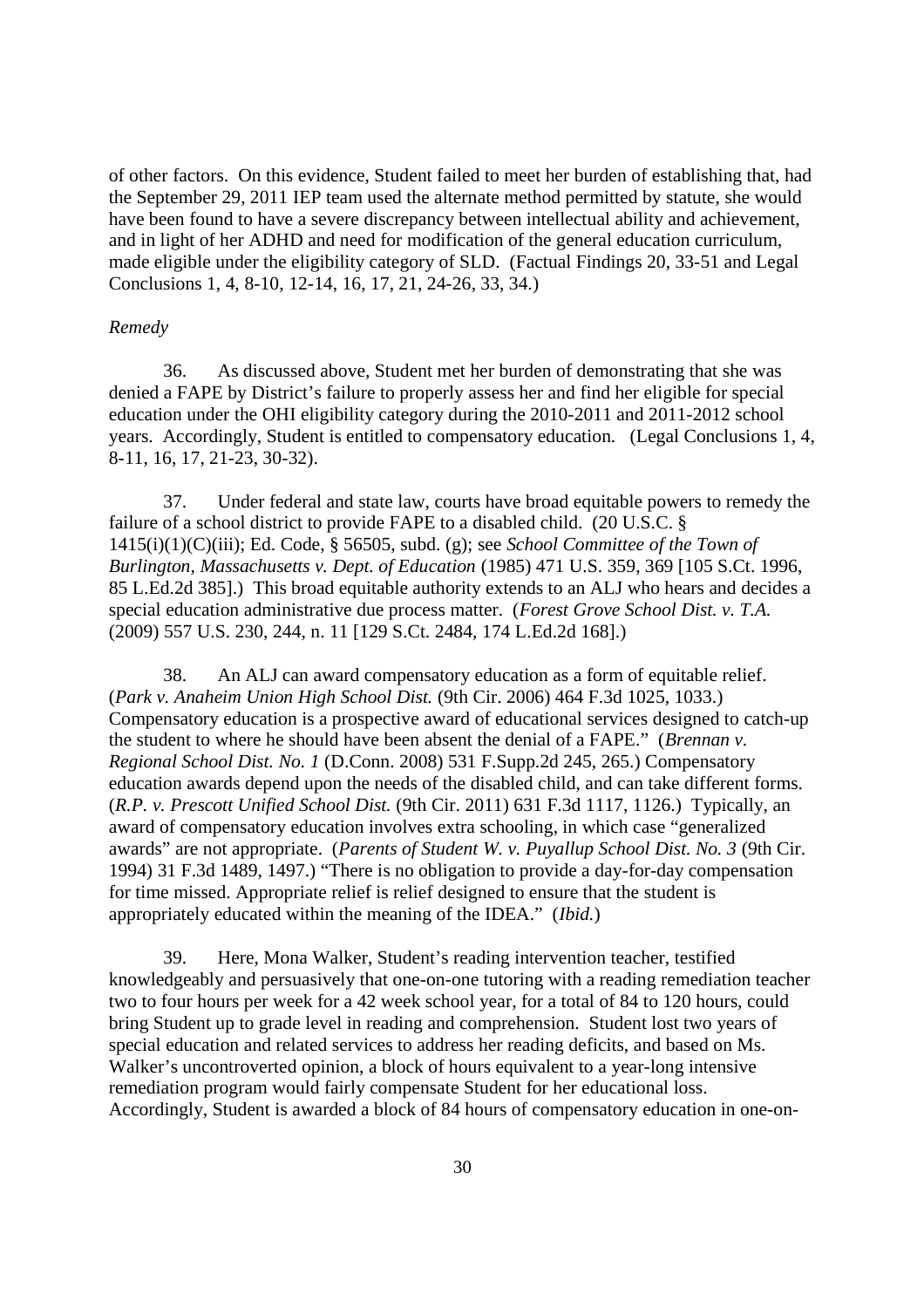one reading remediation by credentialed District staff. (Factual Findings 63-65 and Legal Conclusions 1, 4, 8-11, 16, 17, 21-23, 30-32, 38.)

40. As to mathematics, Dr. Barron's opinion that Student required 36 hours of intensive academic instruction to learn foundational math skills she missed in general education classes was uncontradicted, and represents equitable compensation for the loss of two years of special education and relates services to meet her needs in math. Student is awarded a block of 36 hours of compensatory education in one-on-one math remediation by credentialed District staff. (Factual Findings 89 and Legal Conclusions 1, 4, 8-11, 16, 17, 21-23, 30-32, 38.)

41. As Student failed to establish that her lateral lisp significantly reduces her intelligibility, interferes with her communication or attracts adverse attention, or interferes with her educational performance, no compensatory speech services are awarded. (Legal Conclusions 1, 4, 16-18, 20, 27, 29, 38.)

#### ORDER

1. District shall provide a block of 84 hours of compensatory education in reading remediation to Student, which shall be provided as one-on-one intensive academic instruction by credentialed District staff, to be used by October 1, 2014.

2. District shall provide a block of 36 hours of compensatory education in math remediation to Student, which shall be provided through one-on-one intensive academic instruction by credentialed District staff to be used by October 1, 2014.

3. District is not required to provide these compensatory services through District staff if Student moves outside of the jurisdictional boundaries of District, or if Student cancels or misses scheduled sessions at agreed times for reasons not attributable to District.

#### PREVAILING PARTY

Pursuant to California Education Code section 56507, subdivision (d), the hearing decision must indicate the extent to which each party has prevailed on each issue heard and decided. Here, Student prevailed on all issues.